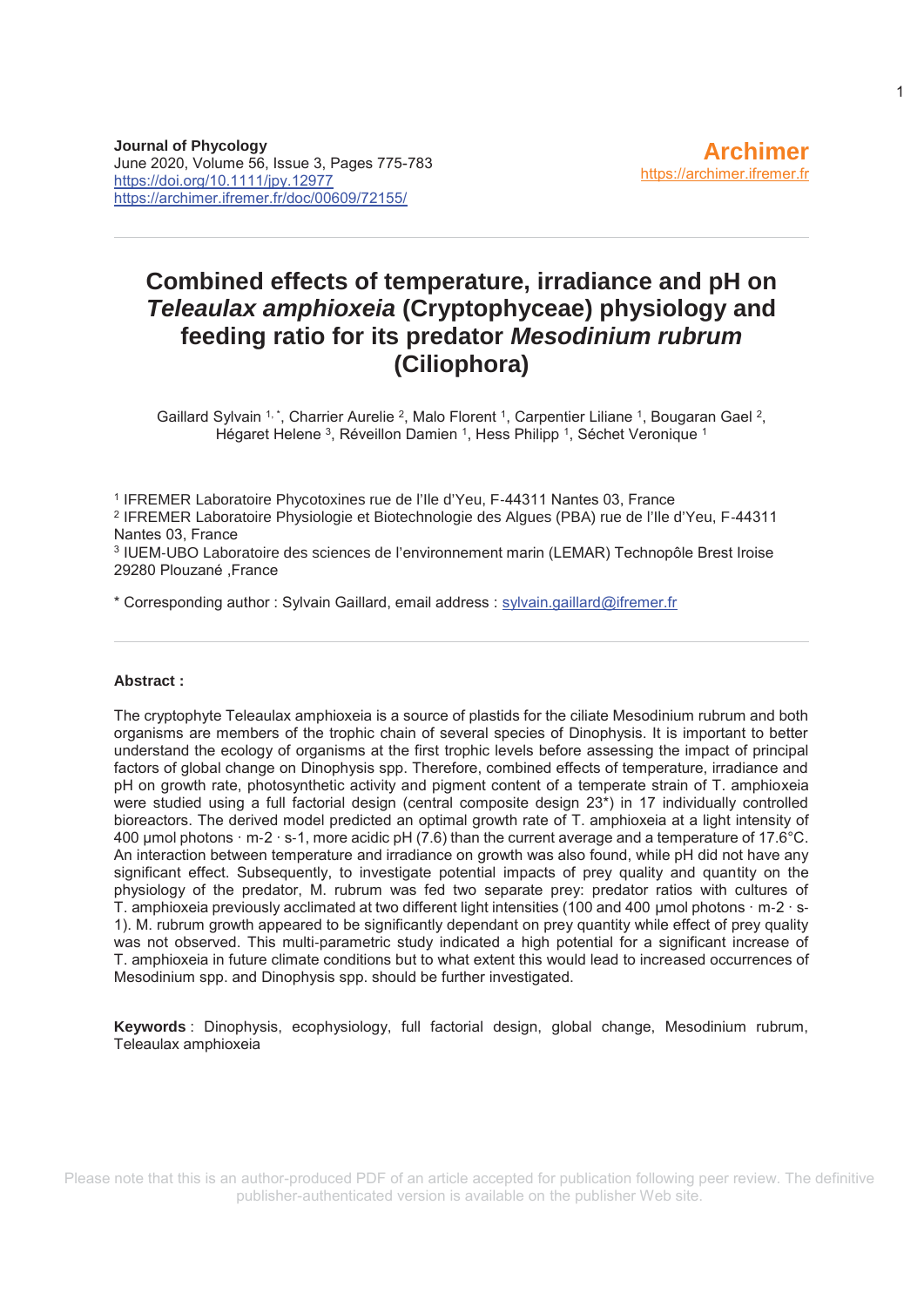Abbreviations:  $F_v/F_m$ , maximum quantum yield of the photosystem II; TChl *a*, total chlorophyll a; TCarotenoids, total carotenoids; μmax, maximum growth rate TCaro **INTRODUCTION** 

The cryptophyte *Teleaulax amphioxeia* (Hill 1992) is observed worldwide and has been reported to forms red tides in coastal waters (Yoo et al. 2017). This organism is a prey and a source of plastids for forms the mixotrophic ciliate *Mesodinium rubrum* (Lohmann 1908, = *Myrionecta rubra; Jankowski* 1976), which is also known to form red-colored blooms in coastal ecosystems (Lindholm 1985). The ingested plastids and nuclei of *T. amphioxeia* are incorporated in *M. rubrum* (Yih et al. 2004, Johnson inges and Stoecker 2005, Johnson et al. 2007) and remain photosynthetically and transcriptionally active to S sustain growth of the ciliate (Johnson et al. 2007, Kim et al. 2017). Cryptophytes, as *T. amphioxeia*, play an important role in ecosystem dynamics as they are a 'common food organism' (Yih et al. 2004) of several protists (Smith and Hansen 2007, Peterson et al. 2013). Interestingly, the mixotrophic and harmful species of the dinoflagellate genus *Dinophysis* (Ehrenberg 1841) exhibit chloroplasts of harmf cryptophyte origin, obtained by ingestion of *M. rubrum* (Park et al. 2006, Wisecaver and Hackett 2010). A both relationship between *T. amphioxeia* and *M. rubrum* and between *M. rubrum* and 2010) occurrence of *Dinophysis* spp. has been suggested in natural environments (Herfort et al. 2011, Peterson et al. 2013, Hamilton et al. 2017). The influence of *M. rubrum* concentration on growth (Park et al. 2006, Kim et al. 2008, Nagai et al. 2011, Tong et al. 2011, Hattenrath-Lehmann and (Park Gobler 2015, Smith et al. 2018) and toxin production (Gao et al. 2017) of *Dinophysis* spp. was even observed in lab experiments. *Mesodinium rubrum* growth depends on cryptophytes including *T.*  obser *amphioxeia* (Yih et al. 2004, Johnson 2011) but also on abiotic factors, such as light (Moeller et al. *amph* 2011), pH (Smith and Hansen 2007) or temperature (Basti et al. 2018). However few studies have 2011) focused on the physiology of *T. amphioxeia* and its effects on growth and pigment content of *M.*  focus *rubrum*. Such studies are thus required to improve knowledge on the bottom of the food chain of *rubru Dinophysis* spp., and consequently on the understanding of environmental dynamics of both *M*. *Dinop rubrum* and *Dinophysis* spp. growth and blooms. It is widely recognized that climate change modifies *rubru* harmful algal bloom duration and frequency (Glibert et al. 2014, Gobler et al. 2017) and in this harmf Abbreviations, F./F., accosiment quentum yield of the photosystem II, TChl *a*<sub>1</sub>, total chloophy!<br> **IVATRODUCTION**<br>
TRIRODUCTION<br>
TRIRODUCTION<br>
TRIRODUCTION<br>
TRIRODUCTION<br>
TRIRODUCTION<br>
TRIRODUCTION<br>
TRIRODUCTION<br>
TRIRODU context, according to Wells et al. (2015), temperature, light and pH appear to be key variables.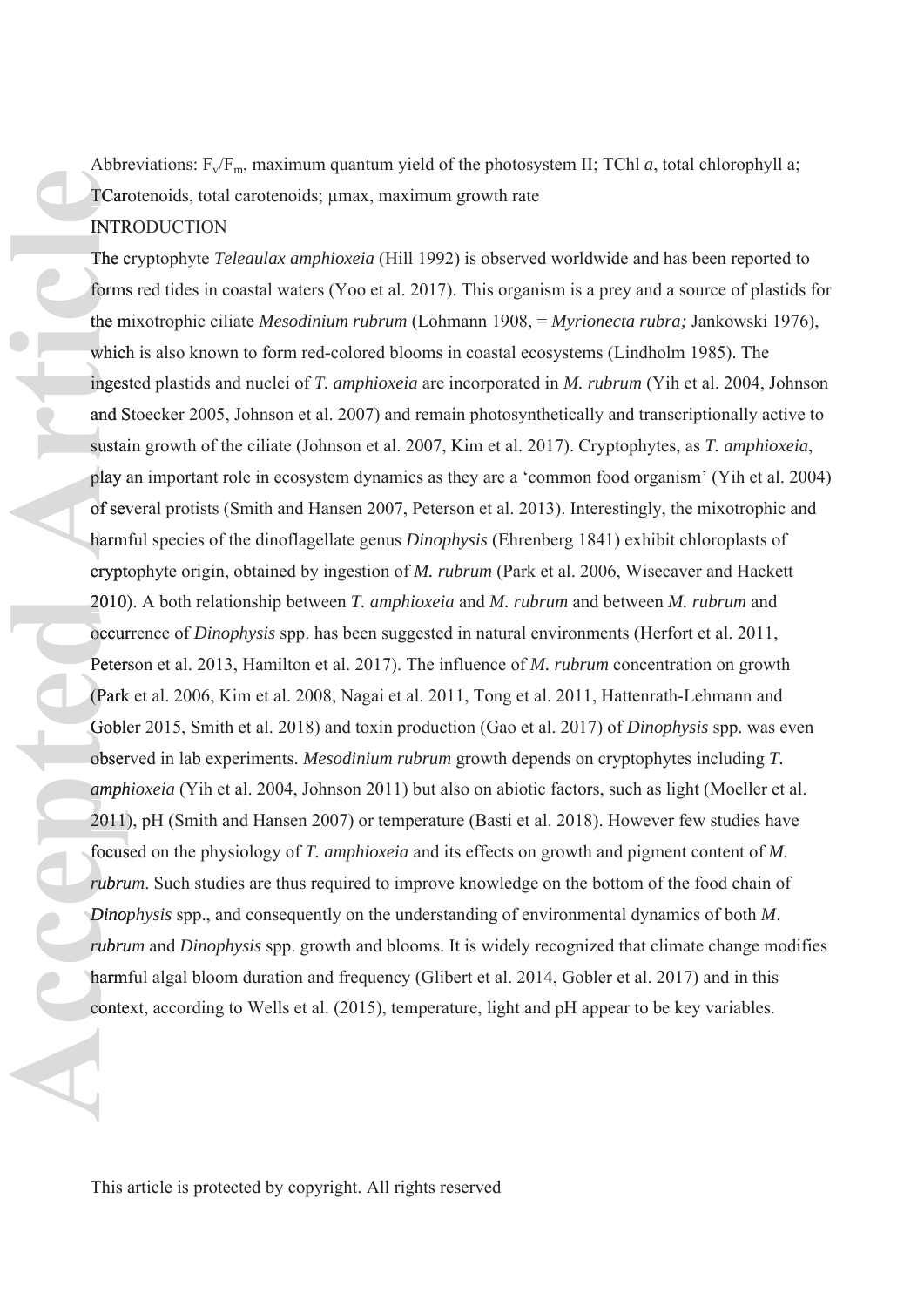Therefore, we investigated the effects of these three parameters on the ecophysiology of *Teleaulax amphioxeia*. First, a full factorial design (central composite design 23\*) was applied to assess the direct combined effects of temperature, irradiance and pH as well as their interactions on assess the maximum growth rate, pigment content and maximum quantum yield of the photosystem II m  $(F_v/F_m)$ . The central composite design  $2^{3*}$  required 15 experimental conditions with triplicate cultures for the central condition (Lundstedt et al. 1998). A culture device composed of 17 photo-bioreactors, previously developed by Marchetti et al. (2012), was used to perform the factorial design. This previo approach minimizes the number of experiments that need to be carried out to assess the effects of appro parameters on a specific response. Also, this design easily allows for the development of statistical param models of the maximum growth rate, pigment quantity and  $F_v/F_m$ . Finally, *Mesodinium rubrum* was fed two photo-acclimated cultures (100 and 400 µmol photons  $\cdot$  m<sup>-2</sup>  $\cdot$  s<sup>-1</sup>) of *T. amphioxeia* displaying different pigment contents and at two different prey: predator ratios to study the effect of prey physiology and quantity on the ciliate. physi *Teleandax omphotonia* First, a full factorial design (central composite design 2>) was applied to<br>suscess the direct conbined effects of ferroretative, irrediances and pH as well as their interactions of<br>the maximum grow

# MATERIALS AND METHODS MAT

# *Full factorial design experiment on* Teleaulax amphioxeia *Fullf*

# Culture of *Teleaulax amphioxeia* Cultu

The cryptophyte *Teleaulax amphioxeia* (AND-A0710) was cultivated in L1 medium without silicate (L1-Si) at salinity 35 (Guillard and Hargraves 1993). Cultures were maintained at  $17.8 \pm 0.6$ °C, a light intensity of  $\sim$  100 µmol photons  $\cdot$  m<sup>-2</sup>  $\cdot$  s<sup>-1</sup> provided by cool-white and pink fluorescent tubes (fluora and cool-white fluorescent light, Osram, Munich, Germany) and a 12: 12 h light: dark cycle (fluor (Table S1 in the Supporting Information). *Teleaulax amphioxeia* was maintained in a semi-continuous (Tabl culture (i.e., bi-weekly dilutions), allowing for constant physiological conditions. Cultures were not axenic. axeni

#### Factorial design Facto

The direct effects, interactions and optima of temperature, irradiance and pH on the maximum growth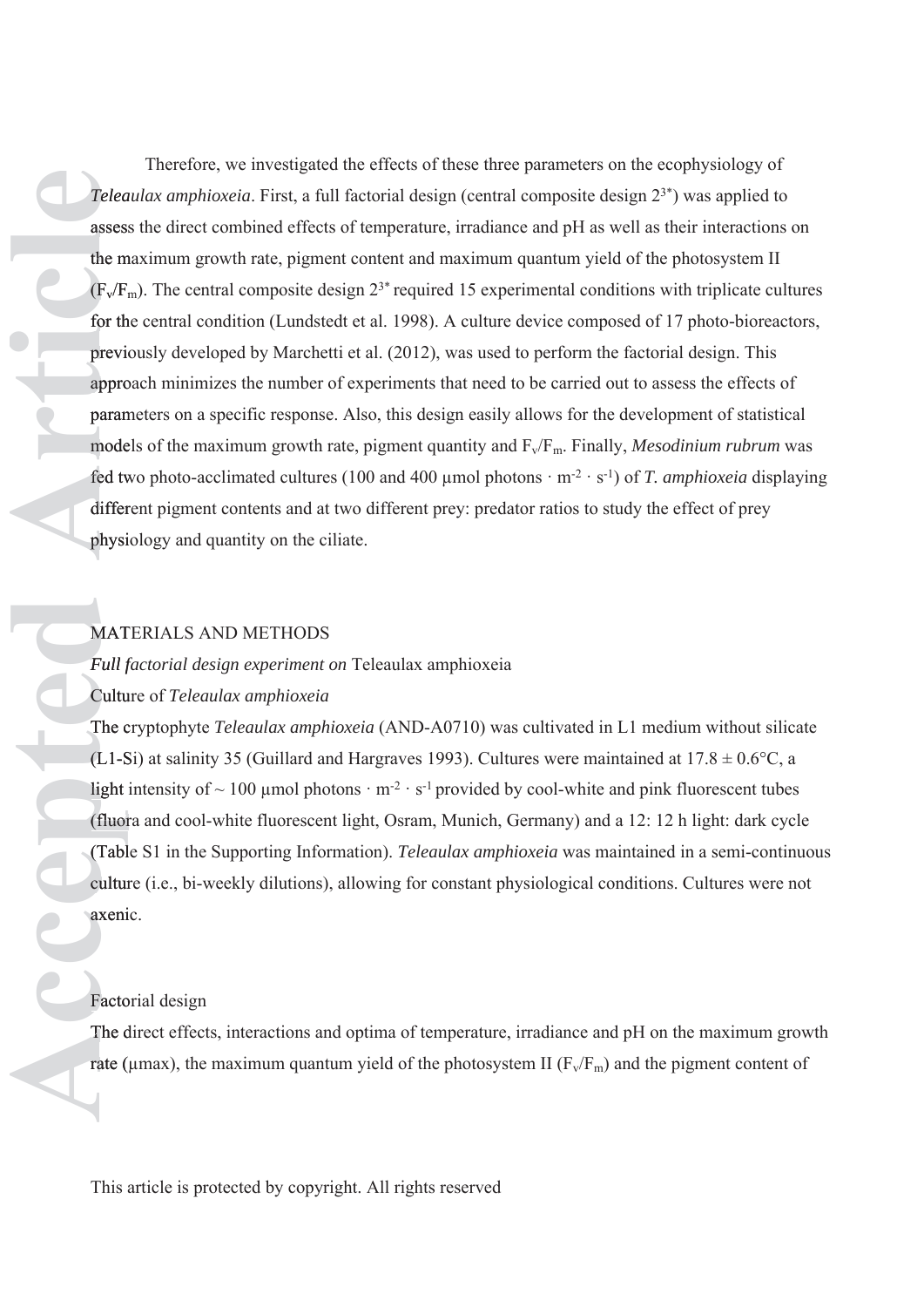*Teleaulax amphioxeia* were studied using a central composite design (23\*; Appendix S1 in the Supporting Information). Five levels were used for each factor to estimate the second order quadratic Suppo component of the relationship between a factor and the three parameters. After the determination of a comp central value, limits and axial points (i.e., star points) for each factor (Table 1), the 17 required measurements (i.e., 15 experimental conditions with a triplicate for the central one) were performed thanks to a culture device consisting of 17 photo-bioreactors placed in a software-controlled thank incubator. Each photo-bioreactors was thermo-regulated by a heater connected to a temperature incub sensor, light was supplied by a xenon lamp and pH was measured using a pH electrode (Mettler-Toledo<sup>®</sup>) and controlled by  $CO_2$  injections (Marchetti et al. 2012). As pH was only controlled by injection of CO<sub>2</sub>, it was only possible to limit the increase in pH during the light period; overall variations in pH did not exceed the regulated pH by 0.5 unit. *Felonion tophioselia* were statisted cuising a cuttof) correlation and the maximum composite lessing  $\times$ <sup>2</sup>. Appendix as B in the maximum growth of the relationship between a factor and the three parameters. After the d

The day of the experiment, the photo-bioreactors were sterilized with a solution of 0.5% of DEPTIL PA 5 (Hypred SAS, Dinard, France) and thoroughly rinsed with culture medium. The photobioreactors were thereafter filled with 150 mL of inoculum at a concentration of  $3.5 \times 10^5$  cells  $\cdot$  mL<sup>-1</sup> and randomly placed in the culture device with a 12:12 h light:dark cycle. A bi-daily sampling of 1 mL of each culture was used for cell counting. During the exponential growth phase, 10 mL of each photo-bioreactor were sampled for pigment analysis and  $F_v/F_m$  measurements.

# *Effect of the prey on* Mesodinium rubrum *Effect*

# Photo-acclimation of *Teleaulax amphioxeia* Photo

Semi-continuous cultures in flasks were established in order to acclimate *Teleaulax amphioxeia* to Semitwo light conditions (Wood et al. 2005). The low light (LL; 100 µmol photons  $\cdot$  m<sup>-2</sup>  $\cdot$  s<sup>-1</sup>) and high light (HL; 400 µmol photons  $\cdot$  m<sup>-2</sup>  $\cdot$  s<sup>-1</sup>) conditions were chosen based on the results of the factorial design experiment (Appendix S1 and Table S2 in the Supporting Information) to induce contrasting desig  $\mu$ max,  $F_v/F_m$  and pigment contents. Temperature was set according to the optimal growth rate conditions (i.e., 17.6°C) and pH was uncontrolled as previous experiments indicated that pH did not significantly influence  $\mu$ max,  $F_v/F_m$  and pigment contents. Growth was monitored every day and cultures were diluted every two days by adding fresh L1-Si medium. The maximum growth rate,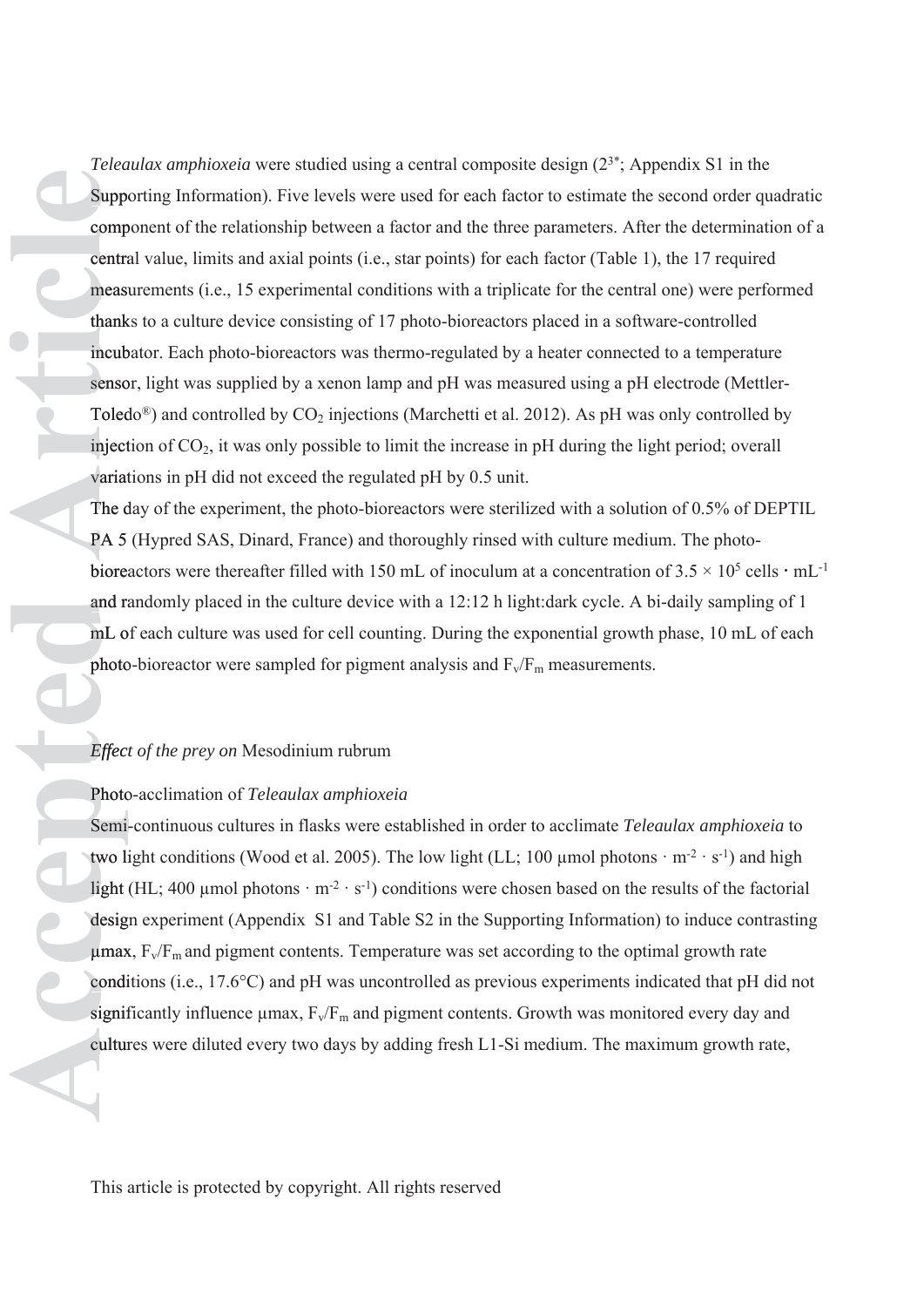pigment content and  $F_v/F_m$  were measured to monitor the acclimation of the cultures (Wood et al. 2005). 2005)

#### Feeding experiment

The ciliate *Mesodinium rubrum* (AND-A0711) was routinely maintained in sterilized sea water in the same conditions as *Teleaulax amphioxeia* (Table S1) and fed three times a week at a ratio of 1:1 (prey: predator). The ciliates were starved one week before the experiment to reduce the number of (prey plastids. The day of the experiment, 80 mL *M. rubrum* cultures at a concentration of  $5 \times 10^3$  cells  $\cdot$ mL<sup>-1</sup> were fed *T. amphioxeia* acclimated at LL or HL conditions and at a prey: predator ratio of 1:1 (low fed LL or HL) or 10: 1 (high fed LL or HL). In addition, three controls were used, one unfed culture of *M. rubrum* and two cultures of *T. amphioxeia* previously acclimated to LL and HL conditions but maintained in sterilized sea water (i.e., without L1-Si medium enrichment) as for *M.*  condi *rubrum*. All the cultures were placed in a culture chamber at a temperature of 17.6°C and an irradiance of 100 µmol photons  $\cdot$  m<sup>-2</sup>  $\cdot$  s<sup>-1</sup> (i.e., corresponding to the LL condition). The monitoring of cell growth, pigment content and  $F_v/F_m$  was performed during the exponential growth phase of M. *rubrum* and for the control cultures. *rubru* pigment content and  $F_v/F_m$  were measured<br>2005).<br>
Freeding experiment<br>
The ciliate Mesodinium rubrum (AND-A0<br>
same conditions as *Teleaulax amphioxeia*<br>
(prey: predator). The cliates were starved<br>
plastids. The day of the

#### *Experimental set-up Exper*

#### Counting and growth rate Coun

Counting of *Teleaulax amphioxeia* during the factorial design experiment was directly performed on Coun fresh samples by flow cytometry on a Accuri C6 flow cytometer (Becton Dickinson Accuri™) equipped with blue and red lasers (488 and 640 nm), detectors of forward (FSC) and side (SSC) light scatter, and fluorescence detectors:  $585 \pm 20$  nm (FL2 and  $675 \pm 12.5$  nm (FL4). FL2 vs FL4 channel density plots, corresponding to phycoerythrin and chlorophyll *a*, were used to count *T. amphioxeia*, using Accuri™ C6 software. Counting during the semi-continuous experiment and the feeding experiment were performed on a particle counter equipped with a 100 μm aperture tube (Multisizer 3, Coulter Counter, Beckman, Paris, France).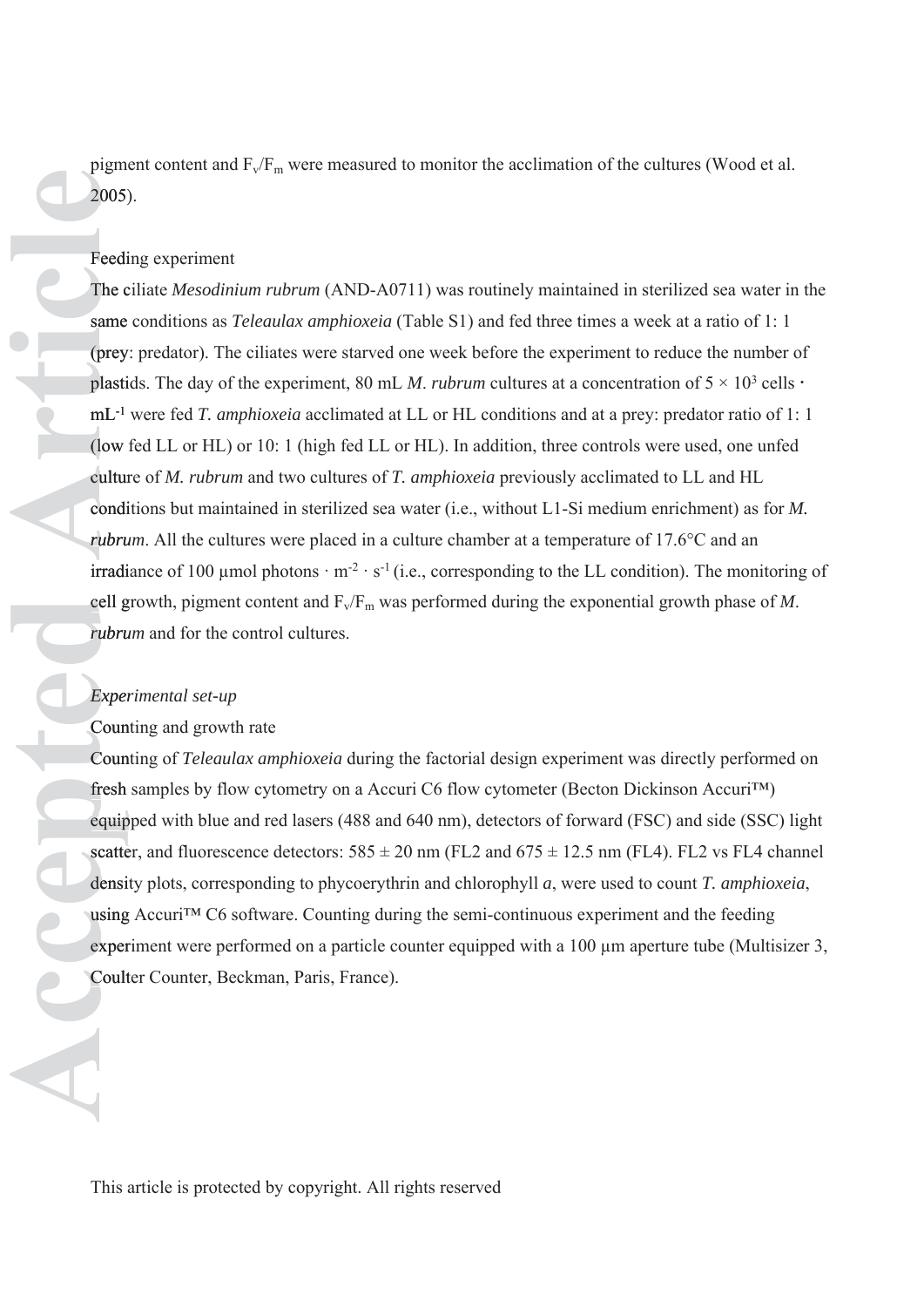The maximum growth rates were calculated from the slope of the linear regression for the natural logarithm-transformed values of population size during the time interval of exponential growth phase (i.e., ranging from 2 to 4 days for both species; Guillard 1973). (i.e.,r

The maximum quantum yield of the photosystem II  $(F_v/F_m)$ 

 $F_v/F_m$  is considered to be a proxy of algal health (Woźniak et al. 2002, Kromkamp and Forster 2003, Moeller et al. 2011) and was assessed with the Pulse Amplitude Modulation (PAM) method (Schreiber et al. 1986) in a Phyto-PAM (Walz GmbH, Effeltrich, Germany). (Schr

#### Pigment analysis Pigm

Pigment concentrations were measured by filtering 3 mL of cultures onto 25 mm Whatman GF/F filters (Whatman, Sigma-Aldrich, Maidstone, UK). Filters were immediately frozen in liquid nitrogen filters and stored in the dark at  $-80^{\circ}$ C (Zapata et al. 2000). The analysis of pigments was performed by using HPLC with UV or fluorescence detection as previously described by Ras et al. (2008). Total HPLC chlorophyll  $a$  (TChl  $a$ ; sum of chlorophyll  $a$  and chlorophyllid  $a$ ), chlorophyll  $c$  (Chl  $c$ ) and total carotenoids (TCarotenoids; sum of alloxanthin, crocoxanthin and α-carotene) were expressed on a per carote cell basis (pg · cell-1) of *Teleaulax amphioxeia* or *Mesodinium rubrum*. The hydrosoluble b phycoerythrin, which is a typical pigment of Cryptophyceae (Jeffrey et al. 2011), was not measured in phyco this work.

### *Statistical analyses Statis*

Statgraphics v 18.1.02 was used to analyze the full factorial design experiment and statistical analyses Statgr were computed on RStudio v 1.1.463. After checking the assumptions of independence (Durbin-Watson test), homoscedasticity (Bartlett test) and normality (Shapiro-Wilk test) of the residuals, direct Watso effects of temperature, irradiance and pH and their interactions were investigated using two-way effect ANOVA for the factorial design experiment. For the other experiments, t-test or one-way ANOVA ANO followed by a Tukey post hoc test were performed. Otherwise Mann-Withney U or Kruskal-Wallis follow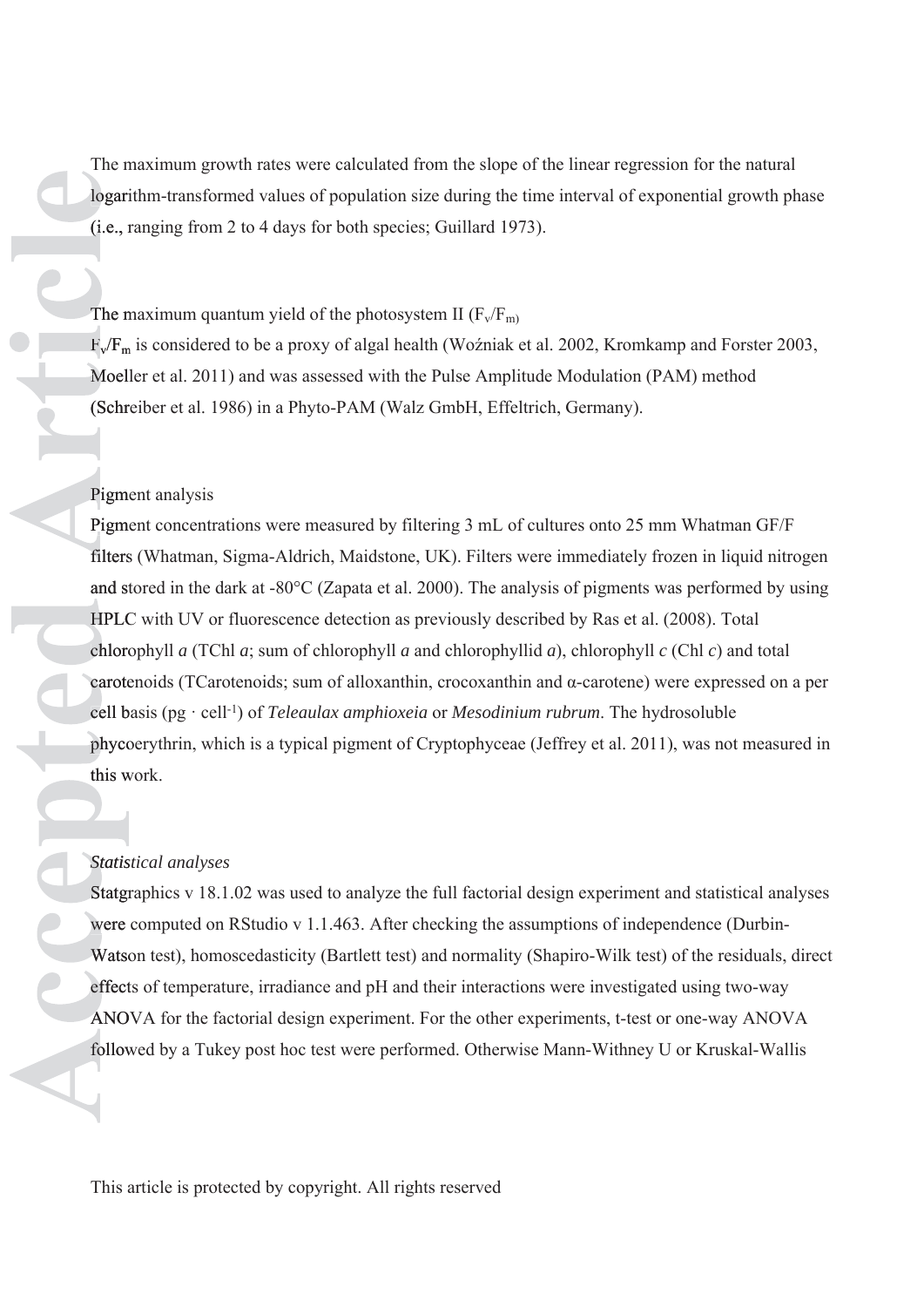tests were used, followed by a Conover test. Differences were considered statistically significant when  $P < 0.05$ , for a significance level of  $\alpha = 0.05$ . Values are expressed as mean  $\pm$  SD. Experiments were performed in triplicate. were

#### RESULTS RESU

*Direct effects, interactions and optimum of temperature, irradiance and pH on the physiology of Direc* Teleaulax amphioxeia Telea

Effect on the maximum growth rate Effec

According to the  $2^{3*}$  experimental design, the model of  $\mu$ max ( $\mu$ max th) explained 90% of the observed variability (regression coefficients and equation of the model for  $\mu$ max  $_{\text{th}}$  are shown Appendix S1 and Table S2). Both significant linear and quadratic effects of temperature (one-way Appe ANOVA,  $F_{2,14} = 9.51$ ,  $P = 0.02$ ) and irradiance (one-way ANOVA,  $F_{2,14} = 7.31$ ,  $P = 0.03$ ) were observed on μmax (Fig. 1A) while pH was not significant across the experimental domain (Fig. 1, A and B). In addition, a significant interaction (two-way ANOVA,  $F_{2,14} = 10.93$ ,  $P = 0.01$ ) between temperature and irradiance (Fig. 1C) was noted, with a positive effect of temperature on μmax at low irradiance and the opposite effect under high irradiance. The predicted value of μmax for *Teleaulax*  irradi *amphioxeia* was  $0.88 \cdot d^{-1}$ , obtained for a temperature of 17.6°C, a pH of 7.6 and an irradiance of 400 μmol photons  $\cdot$  m<sup>-2</sup>  $\cdot$  s<sup>-1</sup> under a circadian cycle 12:12 h light:dark (Fig. 1D). After the experiment,  $\mu$ max  $_{\text{th}}$  was checked under the predicted optimal conditions using three photo-bioreactor replicates in the same culture device and the μmax obtained was in very good agreement with the predicted growth sa rate  $(0.873 \pm 0.003 \cdot d^{-1})$ . **IESN were used, followed by a Convert lest.** Differences were considered statistically significant<br>were performed in triplicate.<br>
We further consistent the base of the accepted are expressed as mean 4 SD. Experiment<br>
wer

Effect on the  $F_v/F_m$  and the pigment content

Models of maximum quantum yield of the photosystem II  $(F_v/F_{m th})$ , total chlorophyll *a* (TChl *a*<sub>th</sub>), chlorophyll  $c$  (Chl  $c$ <sub>th</sub>) and total carotenoids (TCarotenoids <sub>th</sub>) explained 98%, 69%, 69% and 67% of the observed variability, respectively. Briefly, across the experimental domain  $F_v/F_{m\text{ th}}$  was influenced by the same factors as  $\mu$ max (i.e., optimal  $F_v/F_{m\,th}$  at intermediate temperature and irradiance) whereas optimum of TChl  $a_{th}$  and Chl  $c_{th}$  were obtained at low irradiance (Fig. S1 in the Supporting Information). We further checked independently and in triplicate the accuracy of predicted modeled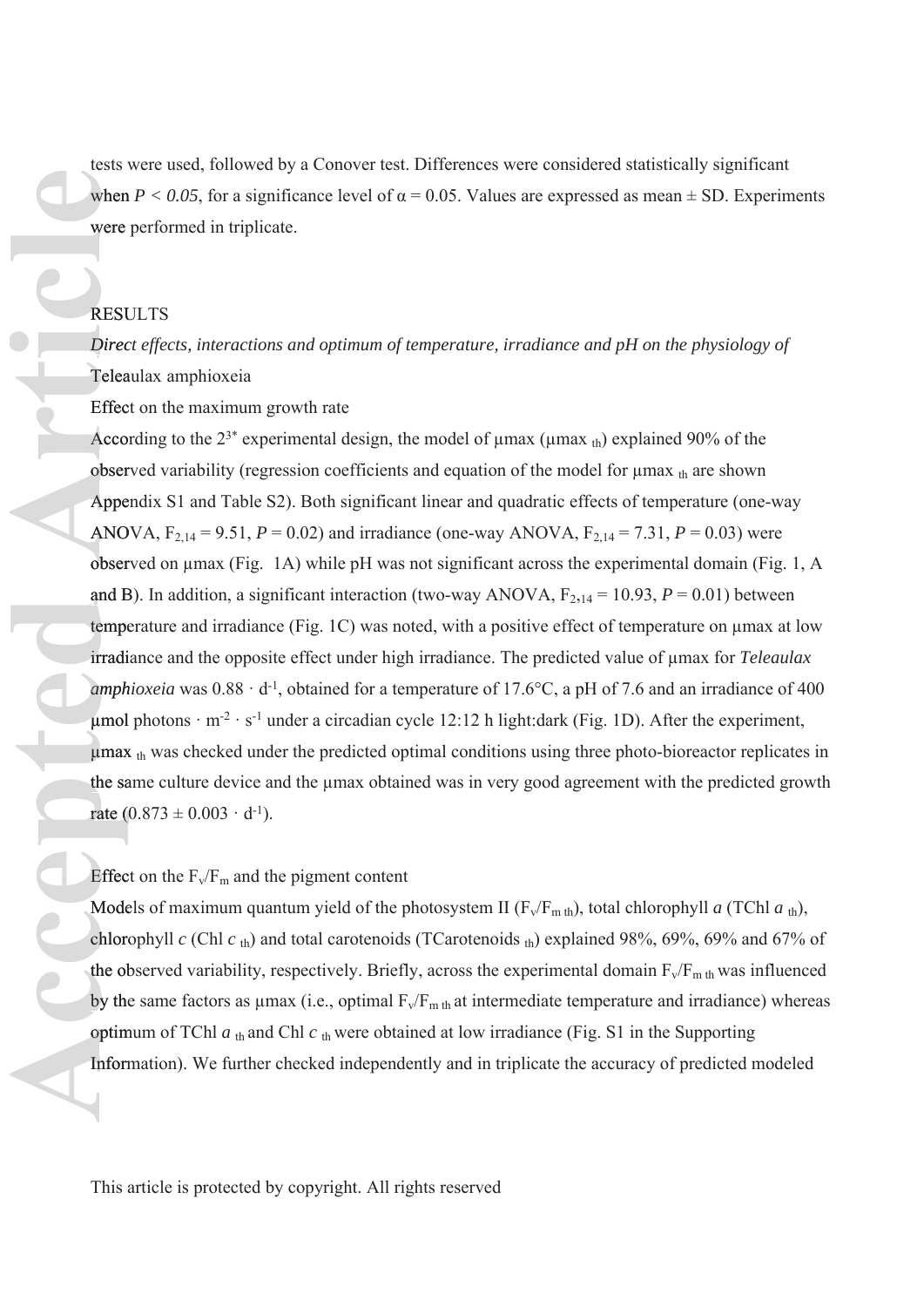values using the conditions corresponding to μmax th. The measured values were in good agreement with predicted ones for  $F_v/F_{m \, th}$ , TChl  $a_{th}$  and Chl  $c_{th}$  but not for TCarotenoids  $_{th}$ . Regression coefficients and equation of the models for  $F_v/F_{m \, th}$ , TChl  $a_{th}$  and Chl  $c_{th}$  were shown in Appendix S1 and Table S2.

#### *Light acclimation of* Teleaulax amphioxeia *Light*

After 27-30 generations, μmax of LL and HL-acclimated *Teleaulax amphioxeia* cultures were stable After but significantly higher in HL condition  $(0.85 \pm 0.09 \text{ vs. } 0.77 \pm 0.10 \cdot \text{ d}^{-1})$ , t-test,  $t_{14} = 2.30$ ,  $P = 0.03$ ; Table 2). However, TChl *a* and Chl *c* contents were significantly (t-test,  $t_1 = 9.75$  and 9.27 respectively,  $P = 0.001$ ) ca. twice higher in *T. amphioxeia* grown in LL while similar TCarotenoids contents were observed between the two light conditions (Table 2).  $F_v/F_m$  were high for both photoacclimated *T. amphioxeia* ( $> 0.6$ ) but significantly higher for the LL-acclimated condition (t-test,  $t_1 =$ 4.53,  $P = 0.01$ ; Table 2). The maximum growth rate, TChl *a*, Chl *c* and  $F_v/F_m$  of the HL-acclimated culture of *T. amphioxeia* were close to the modeled values, whereas for the LL-acclimated culture, μmax was 1.75-fold higher and around 2-fold lower TChl *a* and Chl *c* than modeled values (Table 2). max

# *Feeding experiment Feedi*

The maximum growth rates, maximum cellular concentrations and pigment contents of *Mesodinium rubrum* were not significantly different when using LL or HL-acclimated *Teleaulax amphioxeia rubru* cultures (Table 3). However, these responses depended significantly on the nutrition ratio applied. Indeed, high-fed condition resulted in 1.5-fold higher  $\mu$ max (t-test, t<sub>9</sub> = 4.99, *P* = 0.001), 2.5 times higher maximum cellular concentrations (t-test,  $t_9 = 15.09$ ,  $P < 0.001$ ) and twice as high TChl *a*, Chl *c* and TCarotenoids (t-test,  $t_4 = 8.89, 9.15$  and 7.08, respectively,  $P \le 0.001$ ; Table 3). The  $F_v/F_m$  ranged from  $0.68 \pm 0.01$  to  $0.72 \pm 0.02$  and were not significantly different among the nutrition conditions. The unfed control of *M. rubrum* did not show a positive growth and had a significantly lower maximum cellular concentration  $F_v/F_m$ , TChl *a*, Chl *c* and TCarotenoids (one-way ANOVA,  $F_{2,11}$ = 19.54, 55.18, 65.67, 70.48 and 37.22, respectively, *P* < 0.001, Table 3). The two *T. amphioxeia* 19.54 controls maintained in sterilized sea water and previously acclimated to LL and HL conditions had value to essimilar entropy conding to purax, **a**. The measured values were in good agreems or the function contents and equation of the models for  $\Gamma_1/\Gamma_{m,n}$ . TChl *a*, e-mid Chl *c*, were shown in Appendix to the funct similar  $\mu$ max,  $F_v/F_m$ , TChl a, Chl c and TCarotenoids contents after three days of growth in LL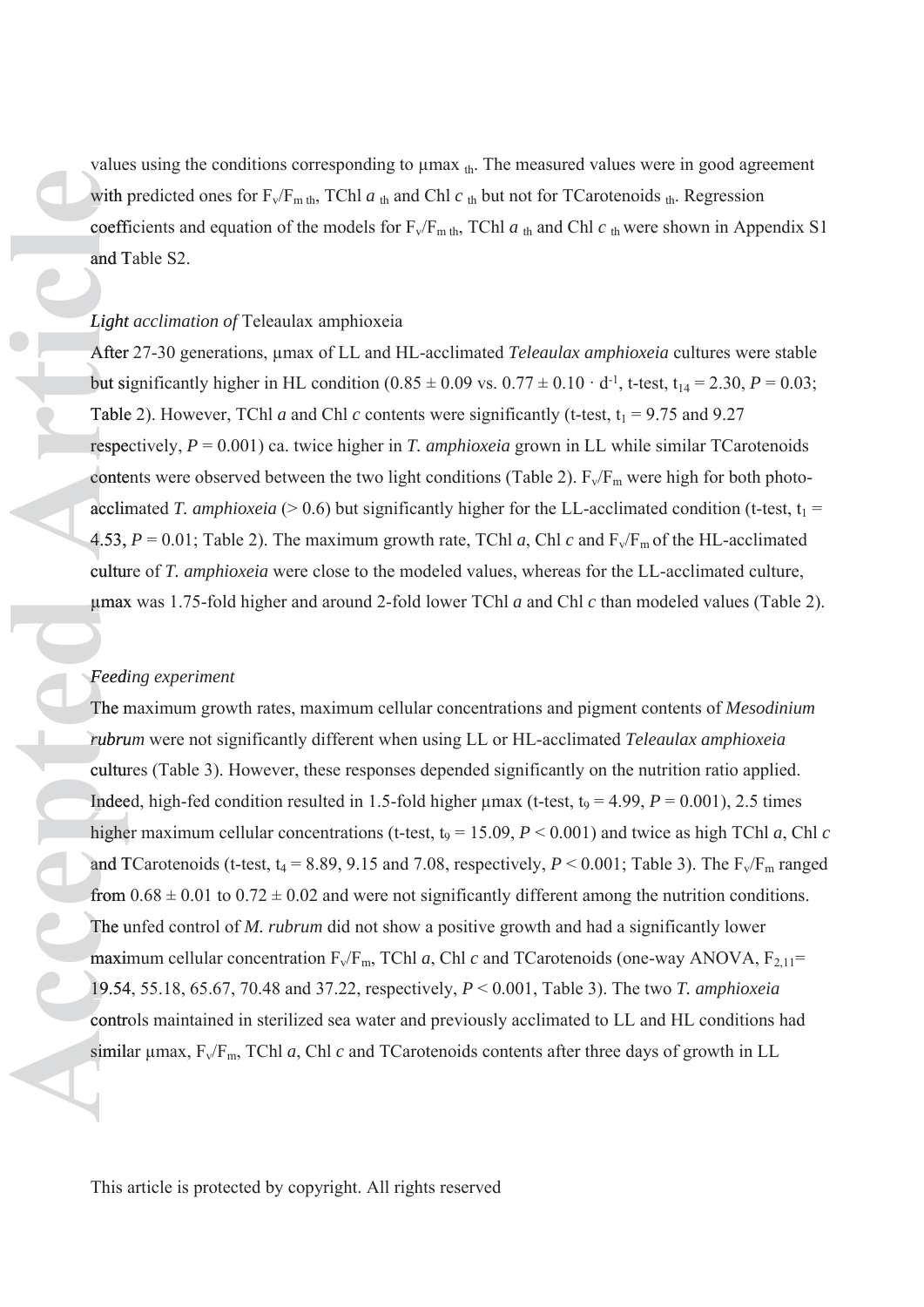condition. When compared to the semi-continuous cultures, the control LL culture of *T. amphioxeia*  possessed 1.5 times less TChl *a* (t-test,  $t_4 = 9.40$ ,  $P = 0.001$ ) and the control HL culture had a 1.2-fold lower μmax (t-test, t<sub>16</sub> = 3.59, *P* = 0.002) whereas its  $F_v/F_m$  increased (t-test, t<sub>4</sub> = 5.71, *P* = 0.005; Tables 2 and 3). Table

# **DISCUSSION**

*Full factorial design experiment on* Teleaulax amphioxeia *and photo-acclimation in semi-continuous Fullf culture cultur*

The present study first investigated the effect of temperature, irradiance, pH and their interactions on the growth of *Teleaulax amphioxeia* thanks to a factorial design experiment. Beforehand, we tested a gr wide range of values for each factor (temperature 13-30°C, irradiance 20-800 µmol photons  $\cdot$  m<sup>-2</sup>  $\cdot$  s<sup>-1</sup>, pH 6-10) and tried to determine the factor levels (Table 1) as conditions allowing for growth in order 6 to increase the robustness of obtained models.

Results of the 23\* full factorial design underlined the importance of temperature and irradiance on growth, while pH was not significant on the strain AND-A0710 of *Teleaulax amphioxeia* (direct gr effects). Interestingly, a significant interaction between the two factors temperature and irradiance effect was also observed for the maximum growth rate. Generally, the interaction between these two factors wasa results in μmax increasing with temperature under light saturation (Ojala 1993, Edwards et al. 2016, result Wirth et al. 2019). However, our results showed that  $\mu$ max was strongly affected at temperatures higher than the optimal one when irradiance was high. Hence the increase of temperature did not allow the strain to better cope with photoinhibition. The decrease in μmax beyond 400 μmol photons · allow  $m<sup>2</sup>$  · s<sup>-1</sup> may suggest photoinhibition of the photosystem II. It has been shown for microalgae that an increase of temperature can reduce the carboxylase activity of the RuBisCO (i.e., the catalytic enzyme increa of photosynthesis) while promoting the production of oxygen radicals that lead to oxidation of lipids ph and reaction centers of photosystem II (Ras et al. 2013, Kale et al. 2017) and ultimately to photoinhibition. We hypothesized that with our conditions of culture and especially because of the photo wide range of temperatures we applied, the increase of temperature here enhanced the effect of condition When compared to be senic continuous estimates the control LL colume of *T. amphiornia*<br>photospace 1.5 times less TCal at (i-etsi, i<sub>1</sub> – 9.40,  $P$  – 0.00) and the control ILL culture hold 1.2-fold<br>lower juma. ( photoinhibition but further work is needed to understand how this interaction impacts  $T$ . amphioxeia.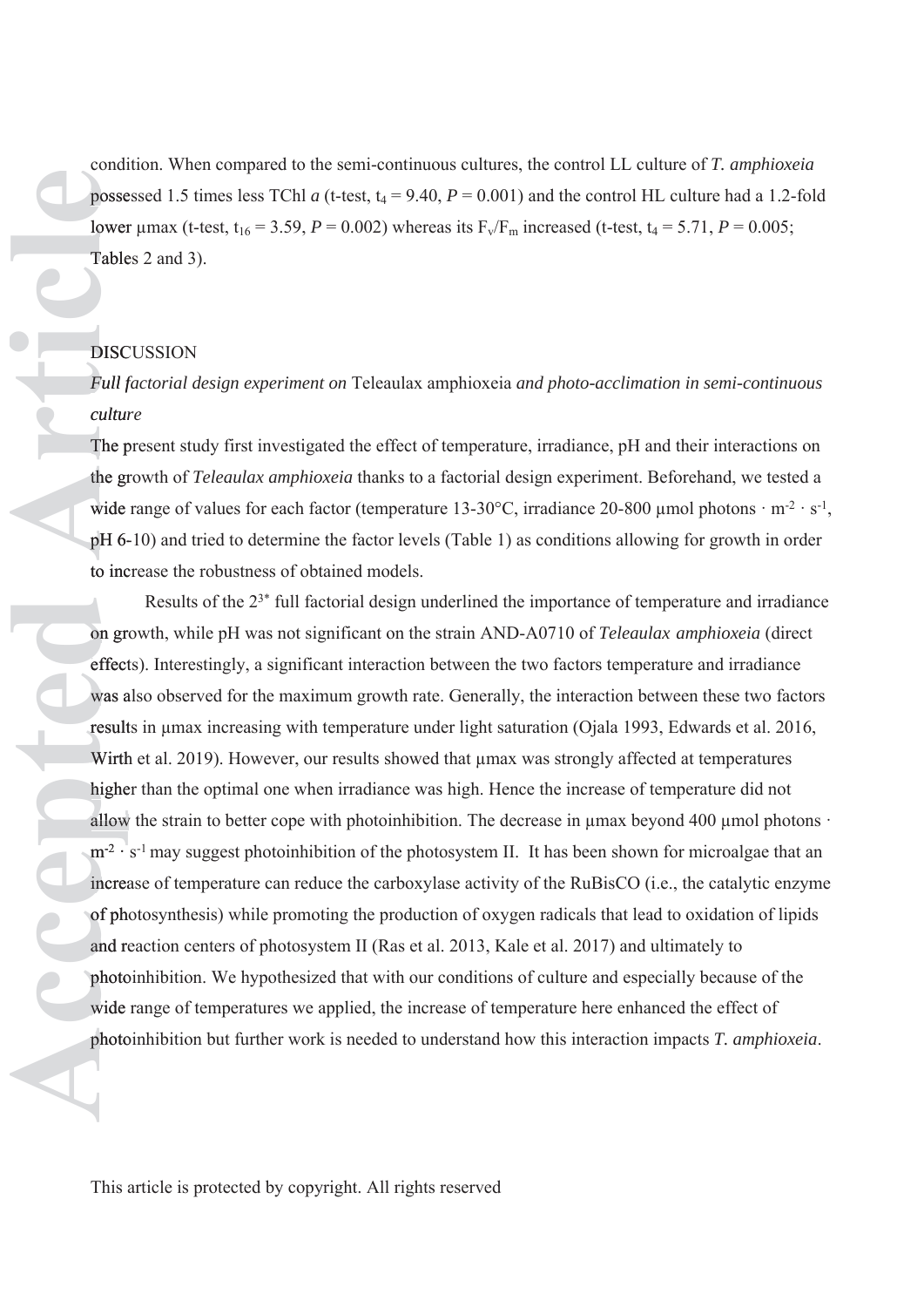The optimal maximum growth rate for this temperate strain was obtained for intermediate tested irradiance (400 µmol photons  $\cdot$  m<sup>-2</sup>  $\cdot$  s<sup>-1</sup>) and temperature (17.6°C), whereas a deviation towards high temperature and irradiance ( $>22.6$ °C and 646 µmol photons · m<sup>-2</sup> · s<sup>-1</sup>) led to lower  $\mu$ max. The maximum growth rate was ca.  $0.88 \cdot d^{-1}$  according to the factorial design and values measured from the independent triplicate verification. measu

As far as we know, the same strain of *Teleaulax amphioxeia* was used in two other studies with similar culture conditions. In the first one, Rial et al.  $(2013)$  found a maximal  $\mu$ max of 0.98 and  $1.6 \cdot d^{-1}$  at 70 and 200 µmol photons  $\cdot m^{-2} \cdot s^{-1}$ , respectively, also suggesting a high impact of light on growth under stress conditions, i.e. without photo-acclimation. In the other study, García-Portela et al. growt (2018) photo-acclimated the cultures and did not observe a significant difference of μmax between (2018 200 and 650 µmol photons  $\cdot$  m<sup>-2</sup>  $\cdot$  s<sup>-1</sup>. This is similar to what we observed for our photo-acclimated cultures, as umax at 100 and 400 µmol photons  $\cdot$  m<sup>-2</sup>  $\cdot$  s<sup>-1</sup> were only 10% different (but still significantly different). The differences in μmax between the current study and the previous ones signif (Rial et al. 2013, García-Portela et al. 2018) are likely explained by a different experimental setup. Nevertheless, our results and those from García-Portela et al. (2018) confirmed the high photo-Neve acclimation ability of *T. amphioxeia*. and Hansson 2010 and photons  $\cdot$  m<sup>2</sup>  $\cdot$  s<sup>21</sup>) and temperature (17.6°C), whereas a deviation (ovared bigit temperature and incidiancy  $C_2$ 2.6°C and 646 pion) photons  $m^2 \cdot s^2$ ) belo lower powers. The measurem growth

*Teleaulax amphioxeia* can also tolerate or acclimate to other abiotic factors. Indeed, Lee et al. (2019) reported that several strains of *T. amphioxeia* isolated from cold and temperate waters (i.e., 5.4 (2019 to 28.9 $^{\circ}$ C) can all be acclimated to the same temperature in the lab (i.e., 20 $^{\circ}$ C). Our results also showed that *T. amphioxeia* was able to grow under stress conditions across all the experimental domain except under high temperature ( $> 22.6$ °C), high irradiance ( $> 646$  µmol photons · m<sup>-2</sup> · s<sup>-1</sup>) or the combination of both (i.e.,  $n^{\circ}13$ , 4, 11 and 16 in Table S3 in the Supporting Information).

In addition, a previous lab study on a Danish strain of *Teleaulax amphioxeia* reported a positive growth at elevated pH 9.4 (Smith and Hansen 2007). Our results suggested a high tolerance positi to pH of the *T. amphioxeia* strain used, including for values already occasionally found in some pH coastal waters (e.g.,  $< 8$ ; Feely et al. 2008). According to some predictions, in 2100, average pH in the world ocean would be around 7.7 (Haugan and Drange 1996, Brewer 1997, Orr et al. 2005, Gattuso world and Hansson  $2011$ ) and would thus not significantly impact the growth of T. *amphioxeia*. Altogether,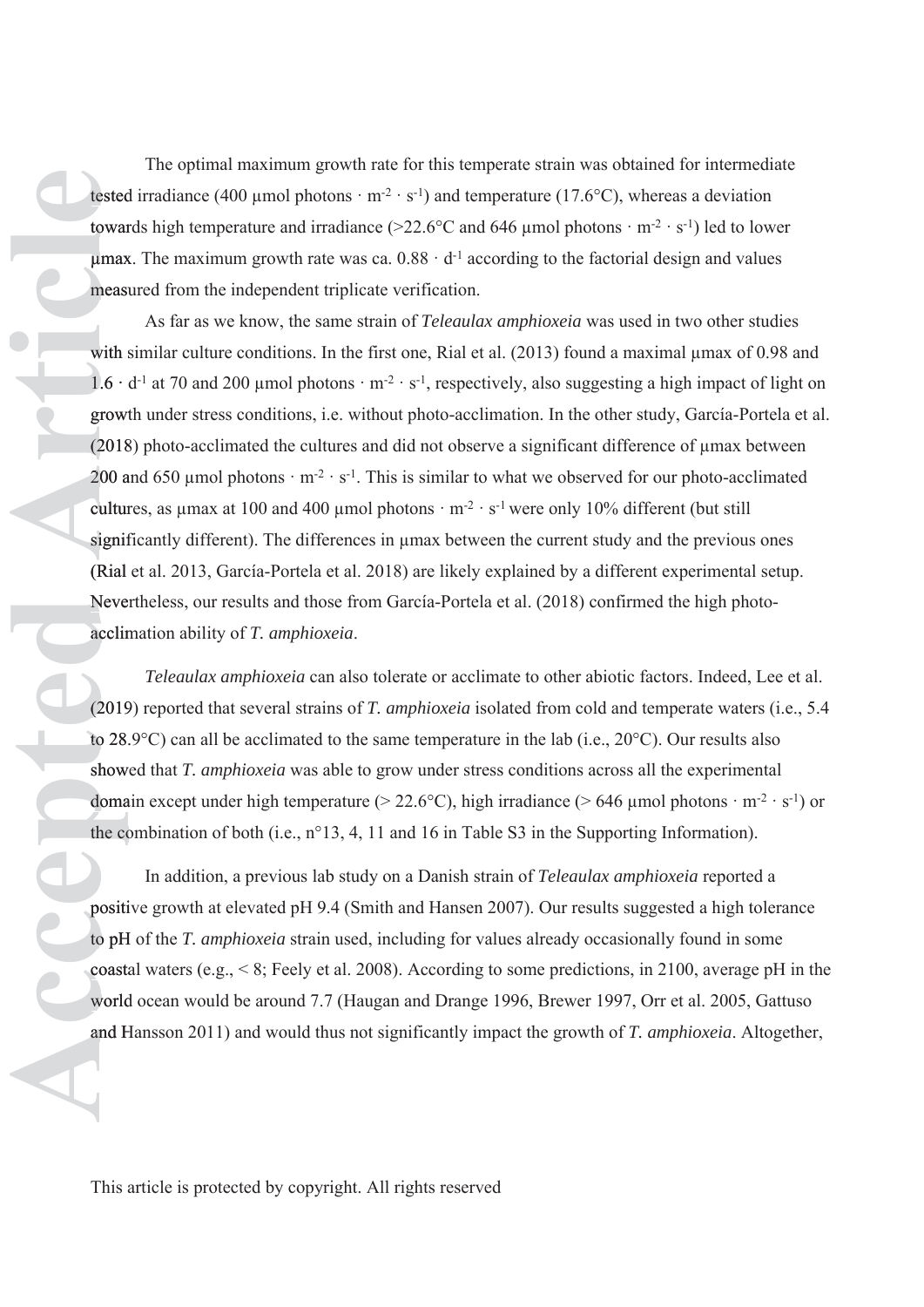these results suggest an important plasticity of the species which may explain why *T. amphioxeia* is found in diverse ecological niches. found

It should be noted that we observed some discrepancies between values predicted by the surface response and values really observed during the factorial design experiment and for the photoacclimated cultures. For the HL-acclimated condition, the experimental  $\mu$ max,  $F_v/F_m$  and pigment content fitted well with the predicted modeled values. However, for the LL-acclimated condition, observed and predicted values of μmax, TChl *a* and Chl *c* were not in agreement (Table 2). These obser differences may arise from the fact that this type of factorial design is performed to determine optimal conditions across an experimental domain and not extreme values (Lundstedt et al. 1998). Indeed, while there was almost no difference for the central points between predicted and measured values in the factorial design, we noted for the irradiance star point (Table S3,  $n^{\circ}6$ ) a difference of 57%, 5%, 30% and 29% for μmax, Fv/Fm, TChl *a* and Chl *c*, respectively. These levels of difference were reflected in the LL-acclimated culture between predicted and observed values. In addition, experiments were performed in stress condition while the semi-continuous cultures led to acclimation as reflected by the stable  $\mu$ max,  $F_v/F_m$  and pigment contents after more than 27 generations. The presence of bacteria in the cultures of *T. amphioxeia* cannot be excluded. *T. amphioxeia* can feed on prese bacteria (Yoo et al. 2017), especially in light-limited conditions (Marshall and Laybourn-Parry 2002), bacte thus its mixotrophic ability might also explain the discrepancies observed in LL on growth rate and i pigment content pigme does results are electronic photoical in the species which may explain why *T. complionedi* is<br> **Anomi al viewe reduced uniterally observed darm disterpancies between values predicted by the<br>
strained cultures For the H<sub>an**</sub>

The factorial design experiment helped to better understand the physiological responses of the f temperate strain of *T. amphioxeia* which belongs to the *Teleaulax*/*Plagioselmis*/*Geminifera* clade tempe (Hansen et al. 2012). *Teleaulax amphioxeia* is an important donor of plastids to *Mesodinium rubrum*  (Hans (Peterson et al. 2013, García-Portela et al. 2018, Hernández-Urcera et al. 2018, Johnson et al. 2018) (Peter and thus indirectly to *Dinophysis* spp. (Park et al. 2006). Low light conditions (< 100 μmol photons · th m<sup>-2</sup> · s<sup>-1</sup>) coupled with intermediate tested temperature resulted in limited growth of *T. amphioxeia* (while maintaining high pigment content and  $F_v/F_m$ ) and helped prevent the organism "outgrowing" *M. rubrum* and *Dinophysis* spp. in routine laboratory cultures. Furthermore, controlling the pH of *T. ru amphioxeia* cultures may be not necessary as this species appears to tolerate pH from 6.0 (this study, *amph* data not shown) up to 9.4 (Smith and Hansen 2007). Thanks to the factorial design experiment, the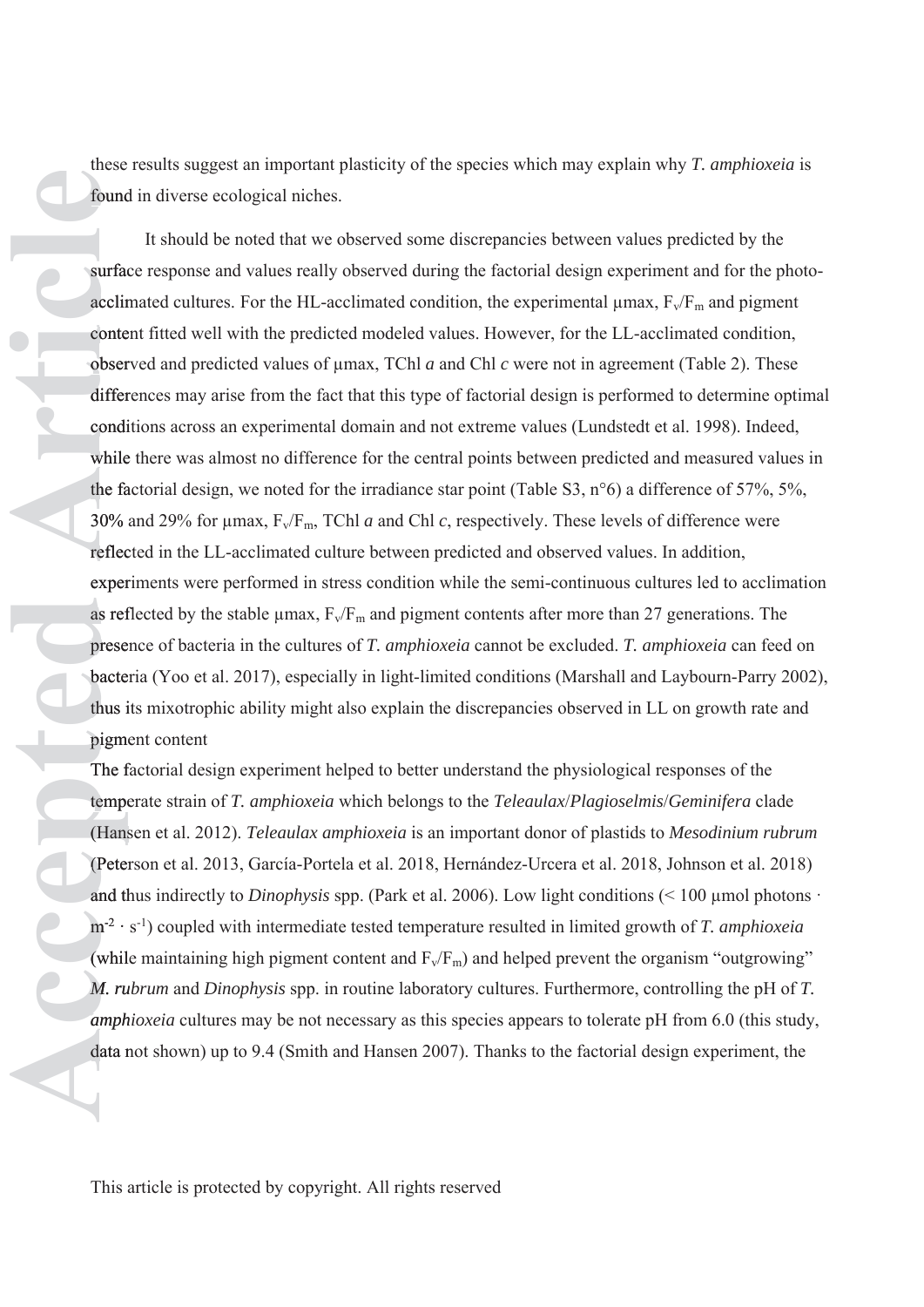present study determined the optimal conditions to obtain a large biomass that may be useful to exploit the beneficial role of *T. amphioxeia* as a food enrichment (Peltomaa et al. 2018 and Lee et al. 2019). This approach also provided information on factors driving the bloom initiation of *T.*  2019) *amphioxeia*. In natural environments, *T. amphioxeia* has been found in higher concentration several *amph* meters below the surface (Peterson et al. 2013), indicating that the species easily moves in the water column. This field observation coincides with our experimental observation that high light intensity colum diminishes μmax. We thus hypothesized that *T. amphioxeia* can perform photosynthesis at a water dimin depth of several meters and can thus escape conditions of higher light intensity at surface. Nonetheless, the intraspecific variability of the species should be explored, including strains from None polar and temperate regions. polar

# *Feeding experiment of* Mesodinium rubrum *Feedi*

*Mesodinium rubrum* is a mixotrophic organism which acquires and maintains photosynthesis by *Meso* ingestion of cryptophyte plastids (Gustafson et al. 2000, Yih et al. 2004, Johnson et al. 2006) and inges cryptophyte nuclei (Johnson et al. 2007, Kim et al. 2017). As the contribution of carbon fixation crypto through photosynthesis appears higher than the contribution of prey (Moeller et al. 2011), the aim of throu the nutrition experiment was to assess the effect of the physiology of the prey on its predator *M.*  nu *rubrum*. *rubru*

We first photo-acclimated *Teleaulax amphioxeia* in semi-continuous cultures and obtained a LL-acclimated culture with higher pigment content and  $F_v/F_m$  compared to the HL-acclimated culture. The pigment profile of photo-acclimated *T. amphioxeia* was similar to the ones observed by Rial et al. (2013) and García-Portela et al. (2018) with the major lipophilic pigments being Chl *a* and (2013 alloxanthin. Alloxanthin to TChl *a* ratio was higher in HL-acclimated culture, as already shown for *Rhodomonas salina* (Schlüter et al. 2000), but in our study it was due to a decrease in TChl *a*, thus not *Rhod* supporting the reported photoprotection role of alloxanthin in *T. amphioxeia* (Laviale and Neveux 2011, Roy et al. 2011). Values of  $F_v/F_m$  suggested a good cellular health (Moeller et al. 2011) in both LL and HL acclimations, with a significantly higher value in the LL-acclimated compared to the HLacclimated culture  $(0.68 \pm 0.01$  and  $0.61 \pm 0.02)$ , as already observed by García-Portela (2018) with presenting the optimal onditions to obtain a large biomas blat may be useful to provide a provided information on factors driving the bloom initiation of *T.* amphioxeia. In antual environments, *T. amphioxeia* has provide the same strain of T. *amphioxeia*. Overall, differences obtained in terms of pigment contents and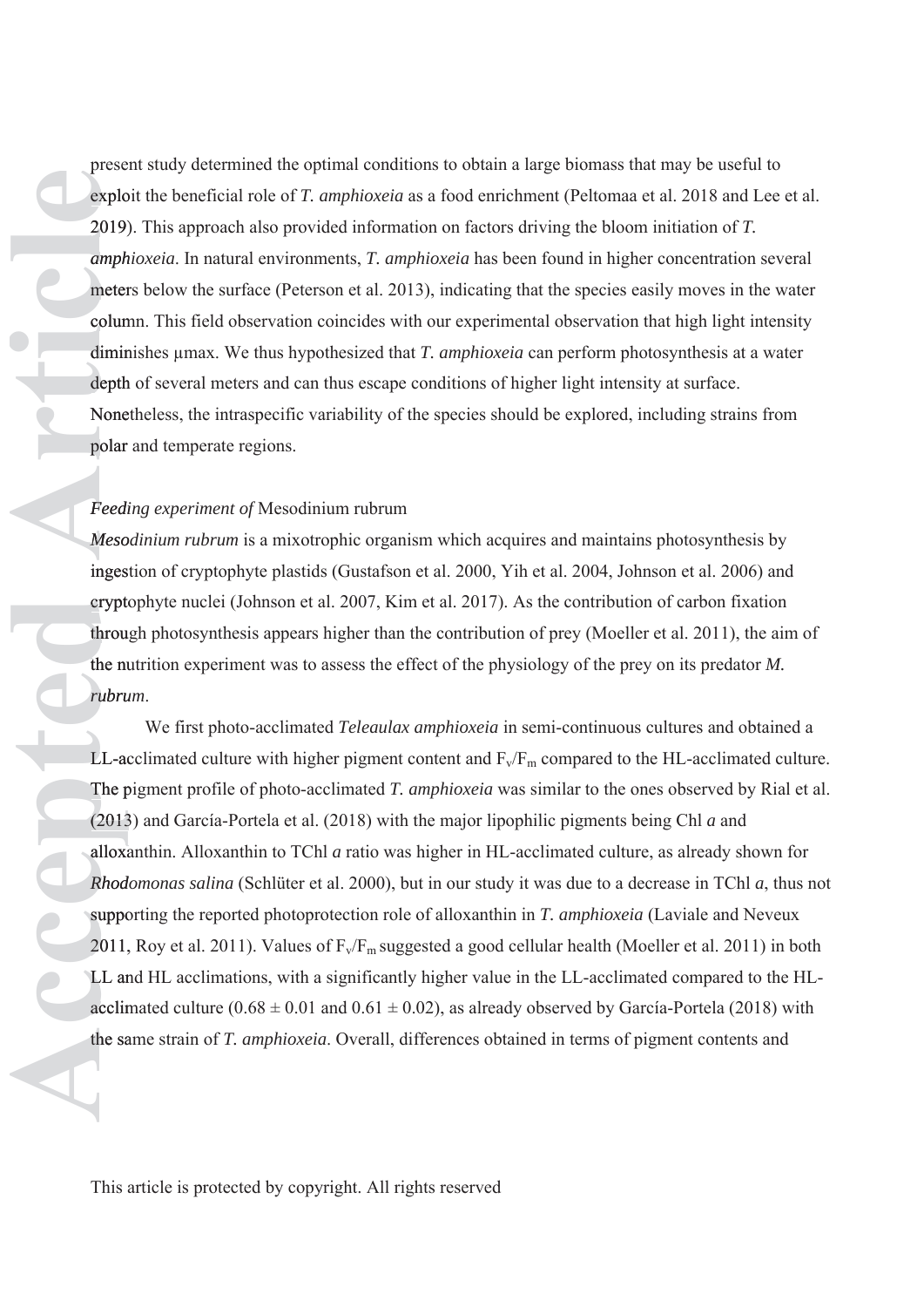$F_v/F_m$  suggested that the LL-acclimated culture of *T. amphioxeia* may be a better quality food source in term of photosynthetic capacity for *Mesodinium rubrum* 

However, feeding with prey of different physiology (i.e., LL or HL-acclimated *Teleaulax amphioxeia*) yielded no significant effect on μmax,  $F_v/F_m$  and pigment content of *Mesodinium rubrum*. Unfortunately, the control of *T. amphioxeia* acclimated to the HL condition had *Meso* already converted its pigment content to a content equivalent to the LL condition after 3 days. alread Therefore the difference of physiological status of the preys was not maintained during all the feeding There experiment and to what extent this influenced the results should be further elucidated. Interestingly, exper this observation highlights another evidence of the plasticity of *T. amphioxeia*, which can easily acclimate to different light conditions. acclim

This study clearly confirmed the positive effect of prey quantity on *Mesodinium rubrum*, i.e., a high feeding ratio 10: 1 (prey: predator) yielded significantly higher μmax, maximum cellular concentrations,  $F_v/F_m$  and pigment contents compared to the low feeding ratio 1: 1. Indeed, prey quantity had been shown to be beneficial for *M. rubrum* growth (Peltomaa and Johnson 2017), with a quant 75% increase in μmax for a feeding ratio of 44: 1 compared to 1: 1. These experimental studies 75% corroborate the occurrence of *Mesodinium* spp. in situ being quantitatively related to the presence of *Teleaulax amphioxeia* (Herfort et al. 2011, Peterson et al. 2013, Hamilton et al. 2017). However, in *Telea* the environment, different factors may also contribute to bloom development of *Mesodinium* spp. For instance, in the Columbia River estuary, development and structure of *M. rubrum* blooms may also be instan explained by changes in abiotic factors (e.g., increases of light intensity and dissolved organic compounds, a decrease of turbulence), or biotic factors (e.g., prey preference and availability), or a comp combination of those factors (Herfort et al. 2011, Peterson et al. 2013). Nonetheless, the impact of nutrient limitations and ratios on growth and photosynthetic activity of *T. amphioxeia* should be nutrie further investigated, as they also appeared to drive *M. rubrum* bloom initiation (Peterson et al. 2013, Hamilton et al. 2017) and directly impact growth of *M. rubrum* (Hattenrath-Lehmann and Gobler 2015). 2015)

The preponderant effect of feeding ratio was also evident on pigment content, which was twice as concentrated in the high fed *M. rubrum*. Comparing maximal pigment contents between both *M.*  conce *rubrum* and *T. amphioxeia*, the ciliate had around 8 times more pigments per cell. This observation is *rubru*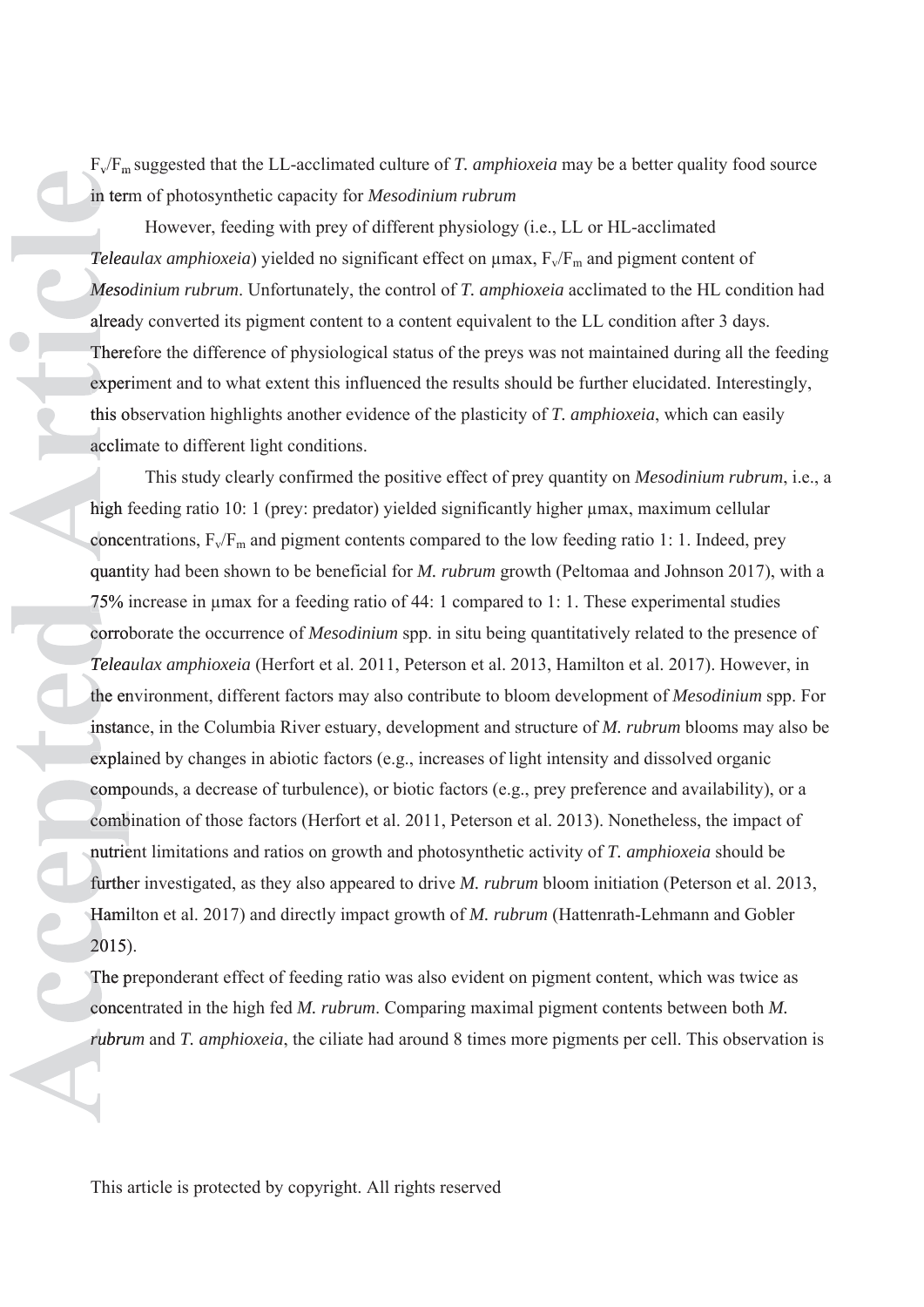consistent with the 6 to 36 plastids of *T. amphioxeia* harbored by *M. rubrum* (Hansen and Fenchel 2006)*.* However, there is probably a high intra-specific variability between strains of *M. rubrum* in terms of behavior, size and prey preference, possibly related to different haplotypes (Herfort et al. terms 2011), thus extrapolation of results should be done with care. 2011)

# **CONCLUSIONS**

This study shows the impact of two key variables of global change (temperature and irradiance) on the physiology of the cryptophyte *Teleaulax amphioxeia*, which is one of the first level organism of ph the trophic chain of *Dinophysis* spp. Also, importantly, pH appeared to not impact on growth of at tr least the strain in this study. While a slight increase of irradiance and temperature would lead to an increased concentration of *T. amphioxeia*, a negative interaction was observed for high temperature combined with high irradiance. It is not evident whether such a condition is of high environmental relevance for an organism which has been observed to occur at several meter water depth. This study suggests that future climate conditions appear not detrimental to *T. amphioxeia*. An increase of *T.*  sugge *amphioxeia* abundance would favor *Mesodinium rubrum* growth and pigment content, which in turn *amph* might lead to increased occurrence of *Dinophysis* spp. might consistent with the 6 to 36 plastids of *T*.<br>2006). However, there is probably a higherms of behavior, size and prey prefere<br>2011), thus extrapolation of results shot<br>CONCLUSIONS<br>This study shows the impact of two key<br>the

# ACKNOWLEDGEMENTS ACKN

This work was funded by the project CoCliME which is part of ERA4CS, an ERA-NET initiated by JPI Climate, and funded by EPA (IE), ANR (FR), BMBF (DE), UEFISCDI (RO), RCN (NO) and C FORMAS (SE), with co-funding by the European Union (Grant 690462). We thank Beatriz Reguera FORM for *T. amphioxeia* and *M. rubrum* strains, Céline Dimier and Joséphine Ras from the SAPIGH *T.* analytical platform of the Laboratoire d'Océanographie de Villefranche (CNRS-France). analy

Conflict of interest Confl Authors declare no conflicts of interest.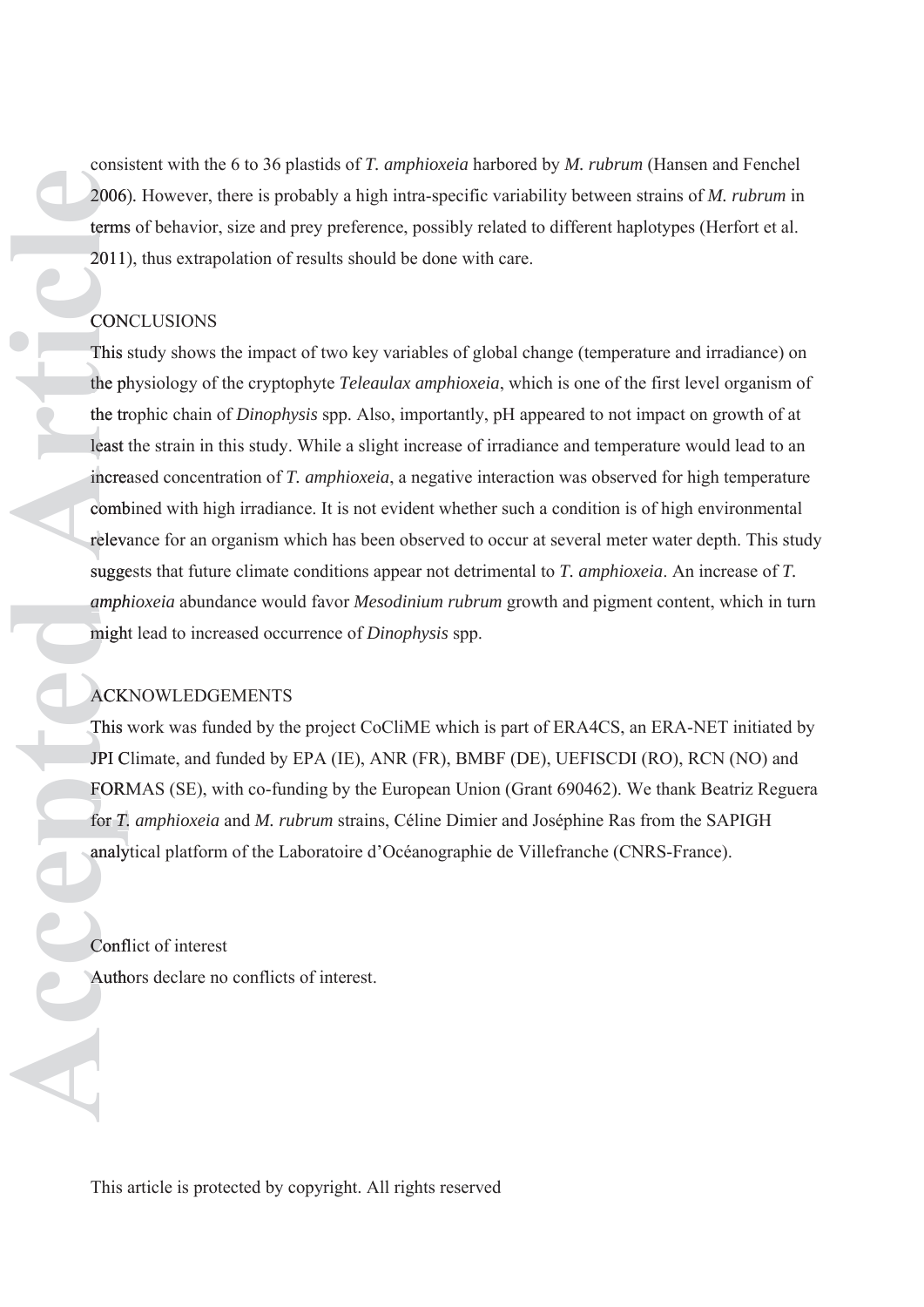REFERENCES

Basti, L., Suzuki, T., Uchida, H., Kamiyama, T. & Nagai, S. 2018. Thermal acclimation affects growth and lipophilic toxin production in a strain of cosmopolitan harmful alga *Dinophysis*  growt *acuminata*. *Harmful Algae* 73:119–28. *acum* Basti, L., Suzuki, T., Uchida, H., Kamiyarowth and lipophilic toxin production<br>accuminata. Harmful Algae 73:119–28.<br>Brewer, P.G. 1997. Ocean chemistry of the usual." *Geophys. Res. Lett.* 24:1367–9.<br>Edwards, K.F., Thomas,

Brewer, P.G. 1997. Ocean chemistry of the fossil fuel  $CO<sub>2</sub>$  signal: The haline signal of "business as usual." *Geophys. Res. Lett*. 24:1367–9. usual

Edwards, K.F., Thomas, M.K., Klausmeier, C.A. & Litchman, E. 2016. Phytoplankton growth and the interaction of light and temperature: A synthesis at the species and community level. *Limnol.*  intera *Oceanogr*. 61:1232–44. *Ocea*

Ehrenberg, C.G. 1841. Über noch jetzt zahlreich lebende Thierarten der Kreidebildung und den Ehren Organismus der Polythalamien. *In Abhandlungen Der Königlichen Akademie Der Wissenschaften Zu*  Organ *Berlin 1839*. p. 81–174. *Berlin*

Feely, R.A., Sabine, C.L., Hernandez-Ayon, J.M., Ianson, D. & Hales, B. 2008. Evidence for upwelling of corrosive "acidified" water onto the continental shelf. *Science* 320:1490–92. upwe

Gao, H., An, X., Liu, L., Zhang, K., Zheng, D. & Tong, M. 2017. Characterization of *Dinophysis*  Gao, *acuminata* from the Yellow Sea, China, and its response to different temperatures and *Mesodinium acum* prey. Oceanol. Hydrobiol. Stud. 46:439-50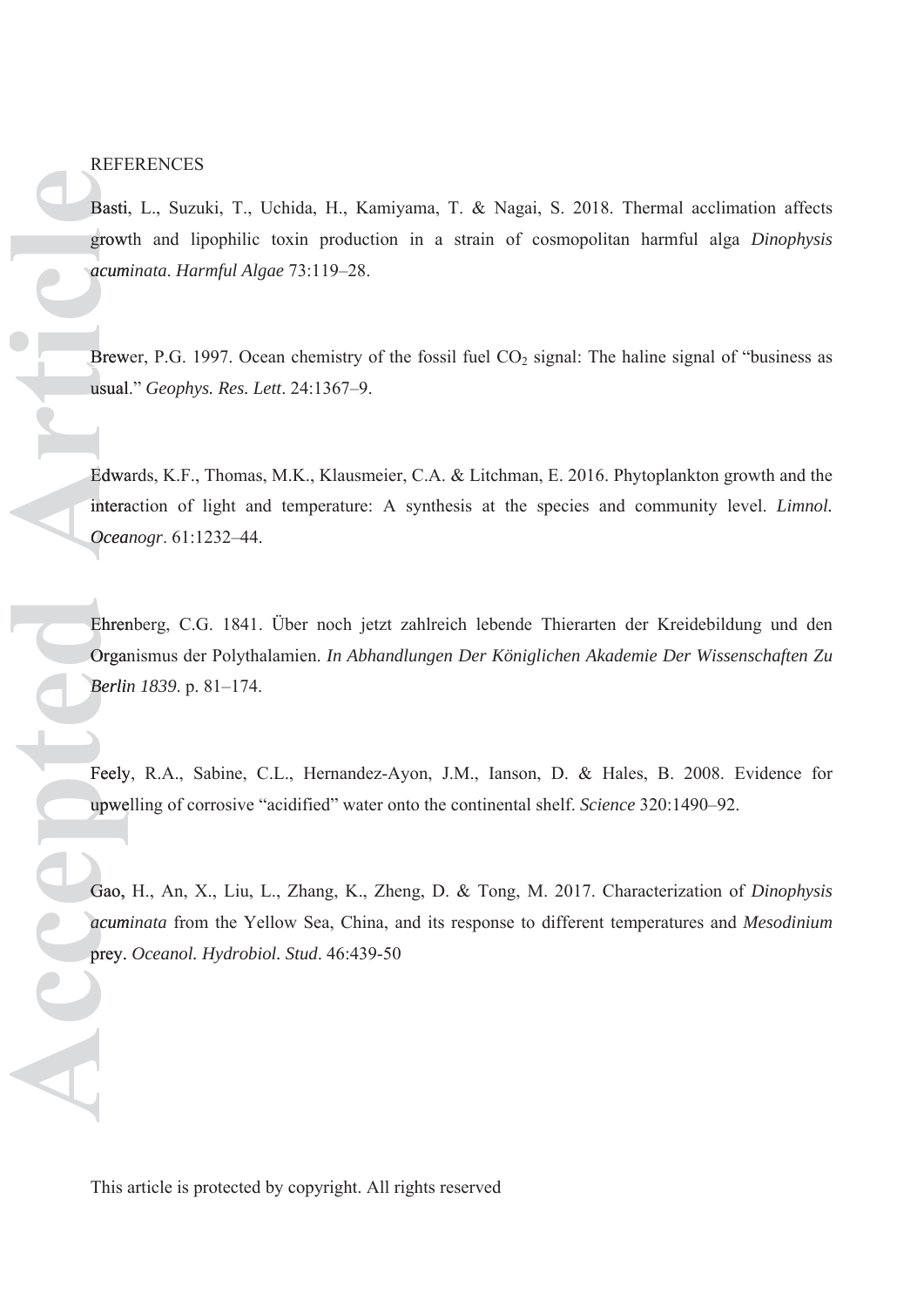García-Portela, M., Riobó, P., Reguera, B., Garrido, J.L., Blanco, J. & Rodríguez, F. 2018. Comparative ecophysiology of *Dinophysis acuminata* and *D. acuta* (Dinophyceae, Dinophysiales): Comp effect of light intensity and quality on growth, cellular toxin content, and photosynthesis1. *J. Phycol.* 54:899-917 54:89 García-Portela<br>
Comparative<br>
effect of light<br>
54:899-917<br>
Gattuso, J.P.<br>
Gattuso, J.P.<br>
Gattuso, J.P.<br>
Clibert, P.M.<br>
J.2014. Vulne<br>
to climate cha<br>
Gobler, C.J.,<br>
2017. Ocean<br>
and North Pac<br>
Guillard, R.<br>
Phycologia 3:<br>
G

Gattuso, J.P. & Hansson, L. 2011. Ocean *acidification*. Oxford University, Oxford, 326 pp.

Glibert, P.M., Icarus Allen, J., Artioli, Y., Beusen, A., Bouwman, L., Harle, J., Holmes, R. & Holt, J.2014. Vulnerability of coastal ecosystems to changes in harmful algal bloom distribution in response J.201 to climate change: projections based on model analysis. Glob. Chang. Biol. 20:3845–58.

Gobler, C.J., Doherty, O.M., Hattenrath-Lehmann, T.K., Griffith, A.W., Kang, Y. & Litaker, R.W. 2017. Ocean warming since 1982 has expanded the niche of toxic algal blooms in the North Atlantic 2017. and North Pacific oceans. *Proc. Natl. Acad. Sci*. *USA* 114:4975–80. and N

Guillard, R. & Hargraves, P. 1993. *Stichochrysis immobilis* is a diatom, not a chrysophyte. Guilla *Phycologia* 32:234–6. *Phyco*

Guillard, R.R.L. 1973. Division rates. *In* Stein, J. R. [Ed.] *Handbook of Phycological Methods:*  Guilla *Culture Methods and Growth Measurements*. Cambridge University Press, Cambridge, pp. 289–311. *Cultu*

Gustafson, D.E., Stoecker, D.K., Johnson, M.D., Van Heukelem, W.F. & Sneider, K. 2000. Cryptophyte algae are robbed of their organelles by the marine ciliate *Mesodinium rubrum*. *Nature* Crypt 405:1049-52.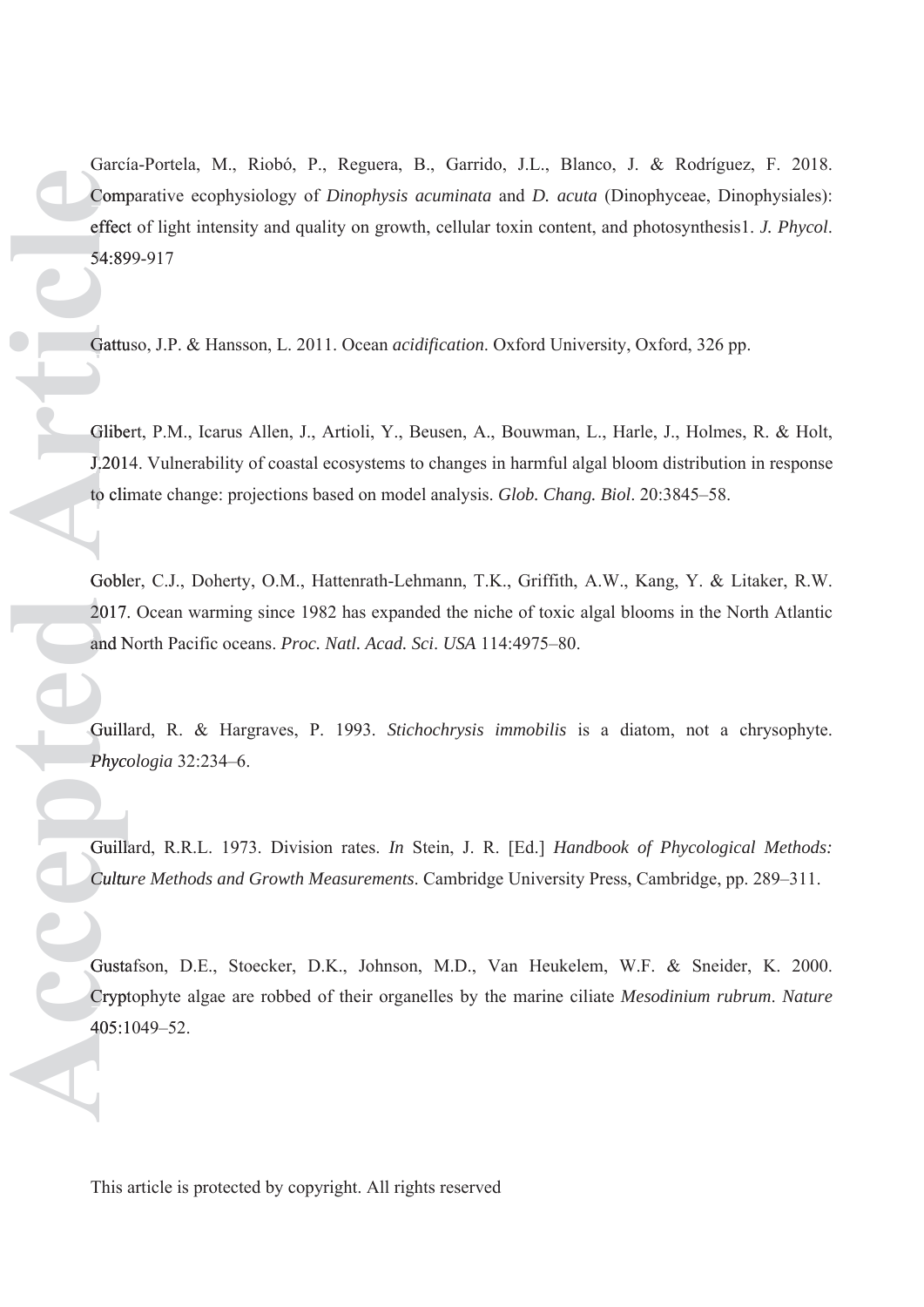Hamilton, M., Hennon, G.M.M., Morales, R., Needoba, J., Peterson, T.D., Schatz, M., Swalwell, J., Armbrust, E.V. & Ribalet, F. 2017. Dynamics of *Teleaulax* -like cryptophytes during the decline of a Armb red water bloom in the Columbia River Estuary. *J. Plankton Res*. 39:589–99. w

Hansen, P.J. & Fenchel, T. 2006. The bloom-forming ciliate *Mesodinium rubrum* harbours a single Hanse permanent endosymbiont. *Mar. Biol. Res*. 2:169–77. perma

Hansen, P.J., Moldrup, M., Tarangkoon, W., Garcia-Cuetos, L. & Moestrup 2012. Direct evidence for symbiont sequestration in the marine red tide ciliate *Mesodinium rubrum*. *Aquat. Microb. Ecol*. symb 66:63–75. 66:63

Hattenrath-Lehmann, T. & Gobler, C.J. 2015. The contribution of inorganic and organic nutrients to the growth of a North American isolate of the mixotrophic dinoflagellate, *Dinophysis acuminata*. g *Limnol. Oceanogr*. 60:1588–603. *Limno*

Haugan, P.M. & Drange, H. 1996. Effects of CO<sub>2</sub> on the ocean environment. *Energy Convers*. *Manag*. 37:1019–22. *Mana*

Herfort, L., Peterson, T.D., McCue, L.A., Crump, B.C., Prahl, F.G., Baptista, A.M., Campbell, V., Warnick, R., Selby, M., Roegner, G.C. & Zuber, P. 2011. *Myrionecta rubra* population genetic Warn diversity and its cryptophyte chloroplast specificity in recurrent red tides in the Columbia River Hamilton, M., Hennon, G.M.M., Moral<br>
Armbrust, E.V. & Ribalet, F. 2017. Dyr<br>
red water bloom in the Columbia River<br>
Hansen, P.J. & Fenchel, T. 2006. The<br>
Hansen, P.J. & Fenchel, T. 2006. The<br>
Hansen, P.J., Moldrup, M., Tar estuary. Aquat. Microb. Ecol. 62:85-97.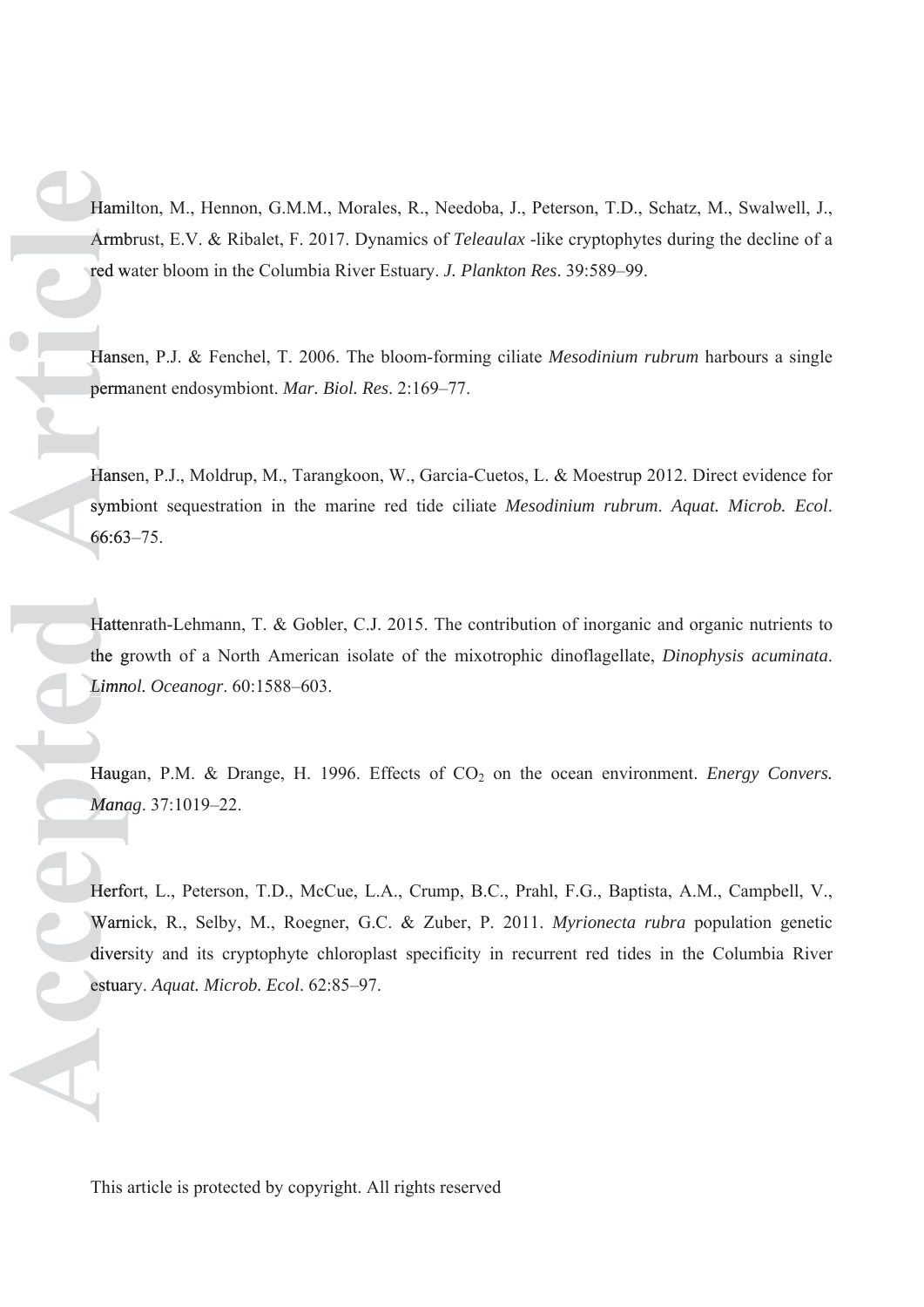Hernández-Urcera, J., Rial, P., García-Portela, M., Lourés, P., Kilcoyne, J., Rodríguez, F., Fernández-Villamarín, A. & Reguera, B. 2018. Notes on the cultivation of two mixotrophic *Dinophysis* species Villam and their ciliate prey *Mesodinium rubrum*. *Toxins* 10:505. th

Jeffrey, S.W., Wright, S.W. & Zapata, M. 2011. Microalgal classes and their sigature pigments. *In* Jeffre Roy, S. [Ed.] *Phytoplankton Pigments: Characterization, Chemotaxonomy and Applications in*  Roy, *Oceanography*. Cambridge University Press, Cambridge, pp. 3–77. *Ocea* Hernández-Ureera, J., Rial, P., Garcia-Portela, M., I.<br>
Villamarin, A. & Reguera, B. 2018. Notes on the example from the contration of their ciliate prey *Mesodinium rubrum. Toxins* 10<br>
Jeffrey, S.W., Wright, S.W. & Zapata

Johnson, M.D. 2011. Acquired phototrophy in ciliates: A review of cellular interactions and structural adaptations. *J. Eukaryot. Microbiol*. 58:185–95. adapt

Johnson, M.D., Oldach, D., Delwiche, C.F. & Stoecker, D.K. 2007. Retention of transcriptionally active cryptophyte nuclei by the ciliate *Myrionecta rubra*. *Nature* 445:426–8. active

Johnson, M.D. & Stoecker, D.K. 2005. Role of feeding in growth and photophysiology of *Myrionecta*  Johns *rubra*. *Aquat. Microb. Ecol*. 39:303–12.

Johnson, M.D., Tengs, T., Oldach, D. & Stoecker, D.K. 2006. Sequestration, performance, and functional control of cryptophyte plastids in the ciliate *Myrionecta rubra* (Ciliophora). *J. Phycol*. functi 42:1235–46. 42:12

Kim, S., Kang, Y.G., Kim, H.S., Yih, W., Coats, D.W. & Park, M.G. 2008. Growth and grazing responses of the mixotrophic dinoflagellate *Dinophysis acuminata* as functions of light intensity and prey concentration. Aquat. Microb. Ecol. 51:301-10.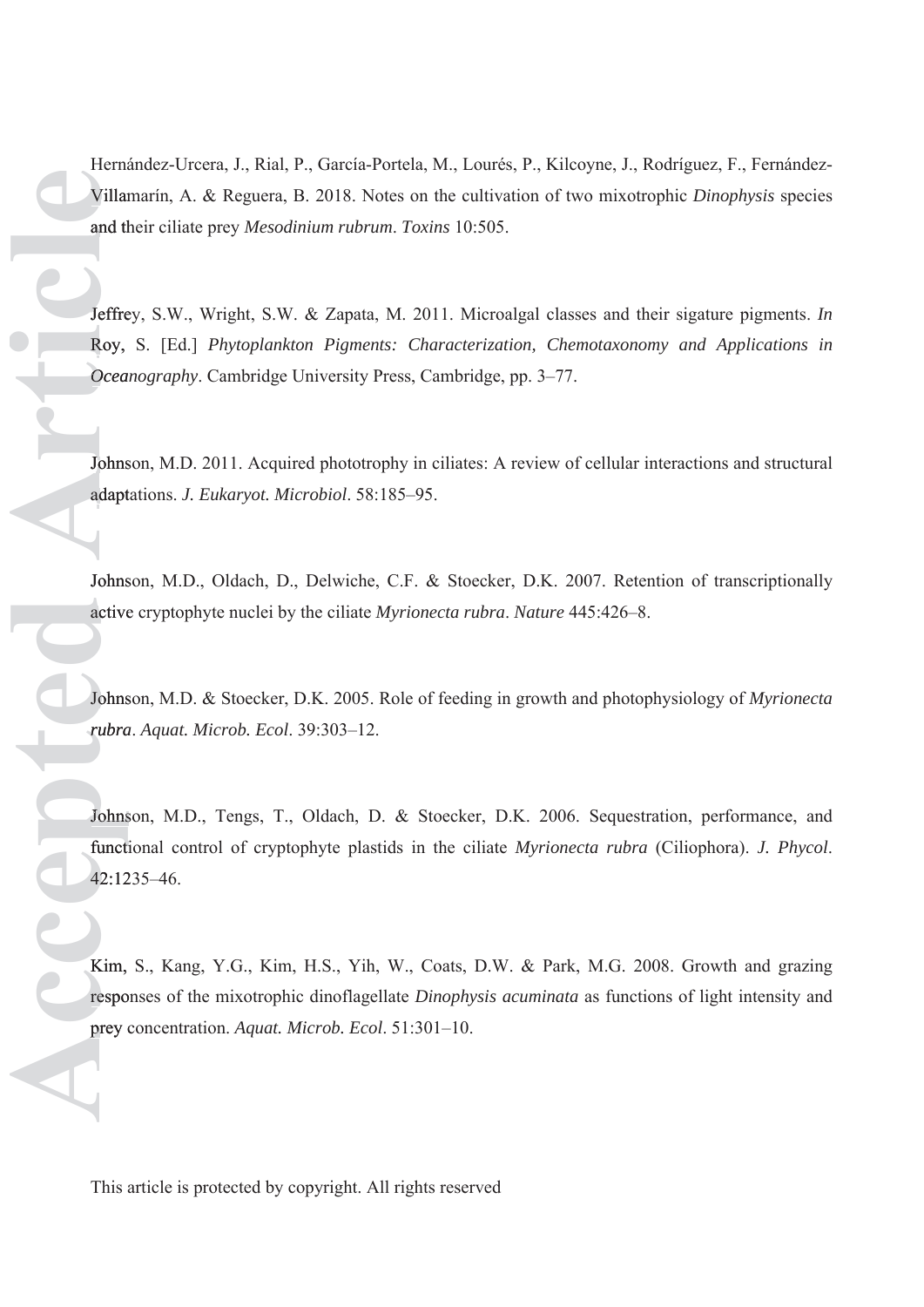Kim, M., Drumm, K., Daugbjerg, N. & Hansen, P.J. 2017. Dynamics of sequestered cryptophyte nuclei in *Mesodinium rubrum* during starvation and refeeding. *Front. Microbiol.* 8:423 nucle

Kromkamp, J.C. & Forster, R.M. 2003. The use of variable fluorescence measurements in aquatic Krom ecosystems: Differences between multiple and single turnover measuring protocols and suggested terminology. *Eur. J. Phycol*. 38:103–12. termi

Laviale, M. & Neveux, J. 2011. Relationships between pigment ratios and growth irradiance in 11 marine phytoplankton species. *Mar. Ecol. Prog. Ser*. 425:63–77. marin

Lee, B.I., Kim, S.K., Kim, J.H., Kim, H.S., Kim, J.I., Shin, W., Rho, J.R. & Yih, W. 2019. Lee, Intraspecific variations in macronutrient, amino acid, and fatty acid composition of mass-cultured Intras *Teleaulax amphioxeia* (Cryptophyceae) strains. *Algae* 34:163–75. *Telea*

Lindholm, T. 1985. *Mesodinium rubrum* - a unique photosynthetic ciliate. *Adv Aquat. Microb*. 8:1–48. Lindh

Lohmann, H. 1908. Untersuchungen zur Feststellung des vollständigen Gehaltes des Meeres an Lohm Plankton. In *Plankton. Wiss. Meeresunters. Abt. Kiel. N.F. Schmidt & Klaunig*, p. 131–370. Plank

Lundstedt, T., Seifert, E., Abramo, L., Thelin, B., Nyström, Å., Pettersen, J. & Bergman, R. 1998. Lund Experimental design and optimization. *Chemom. Intell. Lab. Syst*. 42:3–40. Exper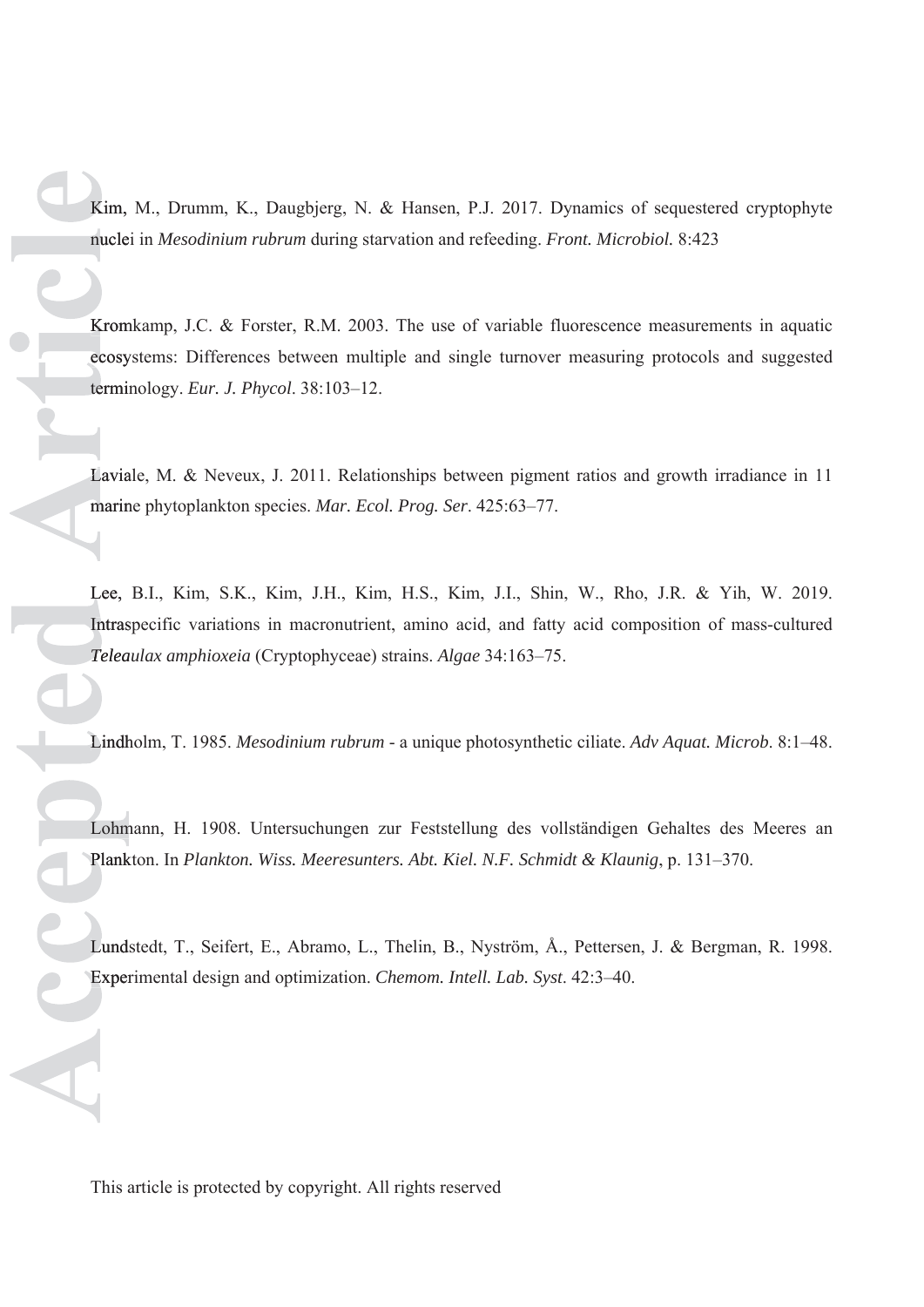Marchetti, J., Bougaran, G., Le Dean, L., Mégrier, C., Lukomska, E., Kaas, R., Olivo, E., Baron, R., Robert, R. & Cadoret, J.P. 2012. Optimizing conditions for the continuous culture of *Isochrysis affinis*  Robe *galbana* relevant to commercial hatcheries. *Aquaculture* 326–329:106–15. *galba*

Marshall, W. & Laybourn-Parry, J. 2002. The balance between photosynthesis and grazing in Antarctic mixotrophic cryptophytes during summer. *Freshw. Biol*. 47:2060–70. Antar

Moeller, H. V, Johnson, M.D. & Falkowski, P.G. 2011. Photoacclimation in the phototrophic marine ciliate *Mesodinium Rubrum* (Ciliophora). *J. Phycol*. 47:324–32. ciliate

Nagai, S., Suzuki, T., Nishikawa, T. & Kamiyama, T. 2011. Differences in the production and excretion kinetics of okadaic acid, dinophysistoxin-1, and pectenotoxin-2 between cultures of *Dinophysis acuminata* and *Dinophysis fortii* isolated from western Japan. *J. Phycol*. 47:1326–37. *Dinop*

Ojala, A. 1993. Effects of temperature and irradiance on the growth of two freshwater photosynthetic Ojala Cryptophytes. *J. Phycol*. 29:278–84. Crypt

Orr, J.C., Fabry, V.J., Aumont, O., Bopp, L., Doney, S.C., Feely, R.A., Gnanadesikan, A., Gruber, N., Orr, J Ishida, A., Joos, F., Key, R.M., Lindsay, K., Maier-Reimer, E., Matear, R., Monfray, P., Mouchet, A., Ishida Najjar, R.G., Plattner, G.-K., Rodgers, K.B., Sabine, C.L., Sarmiento, J.L., Schlitzer, R., Slater, R.D., Najja Totterdell, I.J., Weirig, M.-F., Yamanaka, Y. & Yool, A. 2005. Anthropogenic ocean acidification Totte over the twenty-first century and its impact on calcifying organisms. *Nature* 437:681–6. Marchetti, J., Bougaran, G., Le Dean, L., Mégricr, C., Lukomska, E., Kaas, Robert, R. & Cadoret, J.P., 2012. Optimizing conditions for the continuous conditions relevant to commercial hatcheries. *Aquaculture* 326-329:106-

Park, M.G., Kim, S., Kim, H.S., Myung, G., Yi, G.K. & Yih, W. 2006. First successful culture of the marine dinoflagellate Dinophysis acuminata. Aquat. Microb. Ecol. 45:101-6.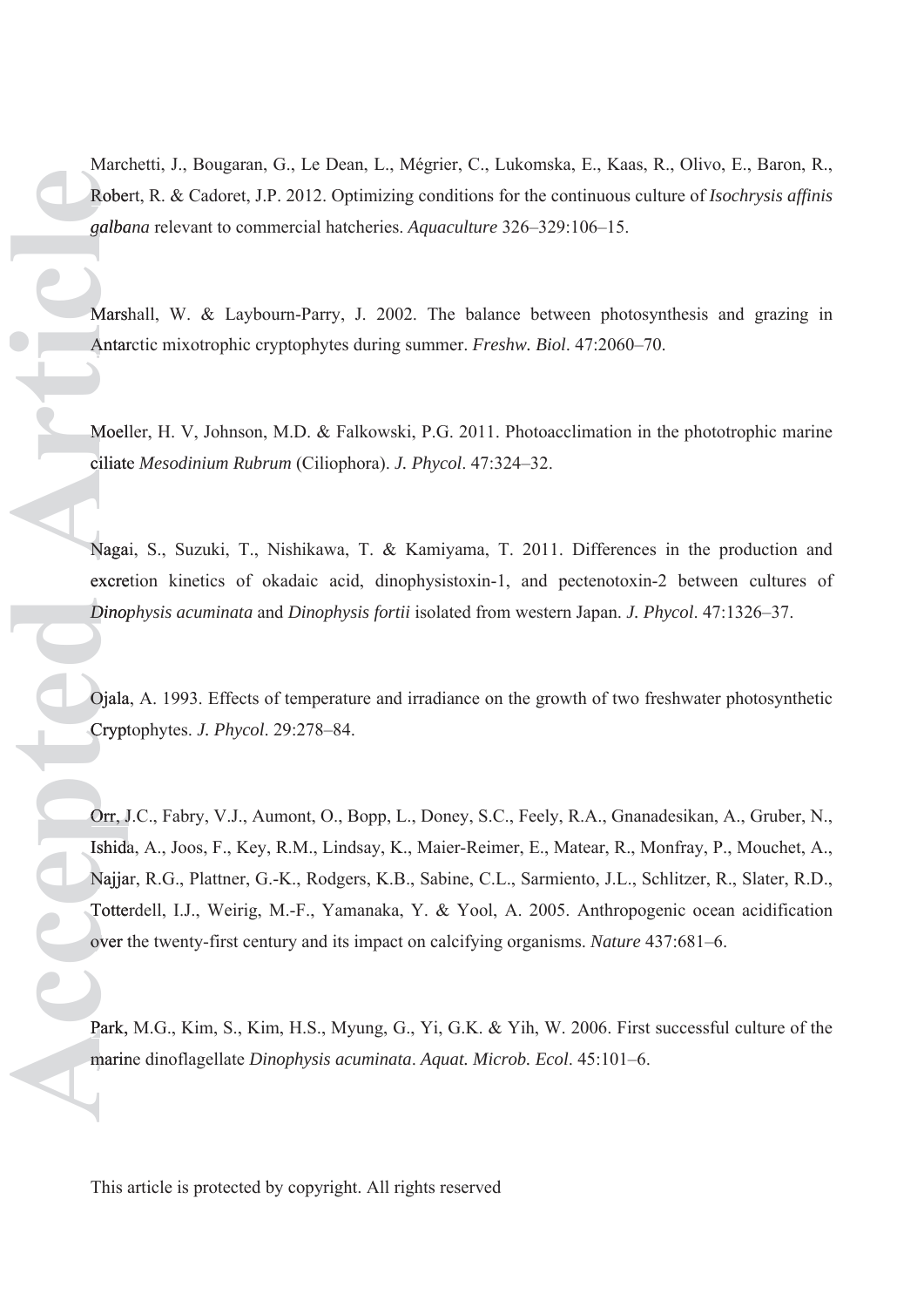Peltomaa, E. & Johnson, M.D. 2017. *Mesodinium rubrum* exhibits genus-level but not species-level cryptophyte prey selection. *Aquat. Microb. Ecol*. 78:147–59. crypto

Peltomaa, E., Johnson, M.D. & Taipale, S.J. 2018. Marine cryptophytes are great sources of EPA and DHA. *Mar. Drugs* 16:1–11. DHA

Peterson, T.D., Golda, R.L., Garcia, M.L., Li, B., Maier, M.A., Needoba, J.A. & Zuber, P. 2013. Associations between *Mesodinium rubrum* and cryptophyte algae in the Columbia River estuary. Assoc *Aquat. Microb. Ecol*. 68:117–30. *Aqua* Peltomaa, E. & Jol<br>
eryptophyte prey se<br>
Peltomaa, E., John:<br>
DHA. *Mar. Drugs*<br>
Peterson, T.D., Gc<br>
Associations between<br>
Aquat. Microb. Ecc<br>
Ras, J., Uitz, J. & C<br>
Subtropical South<br>
5:353–69.<br>
Rial, P., Garrido,<br>
specie

Ras, J., Uitz, J. & Claustre, H. 2008. Spatial variability of phytoplankton pigment distributions in the Subtropical South Pacific Ocean: comparison between in situ and modelled data. *Biogeosciences* Subtr 5:353–69. 5:353

Rial, P., Garrido, J.L., Jaén, D. & Rodríguez, F. 2013. Pigment composition in three *Dinophysis* Rial, species (Dinophyceae) and the associated cultures of *Mesodinium rubrum* and *Teleaulax amphioxeia*. specie *J. Plankton Res*. 35:433–7. *Pla*

Roy, S., Llewellyn, C.A., Egeland, E.S. & Johsen, G. 2011. *Phytoplankton pigments:*  Roy, *characterization, chemotaxonomy and applications in oceanography*. Cambridge University Press, *chara* New York, 890 pp.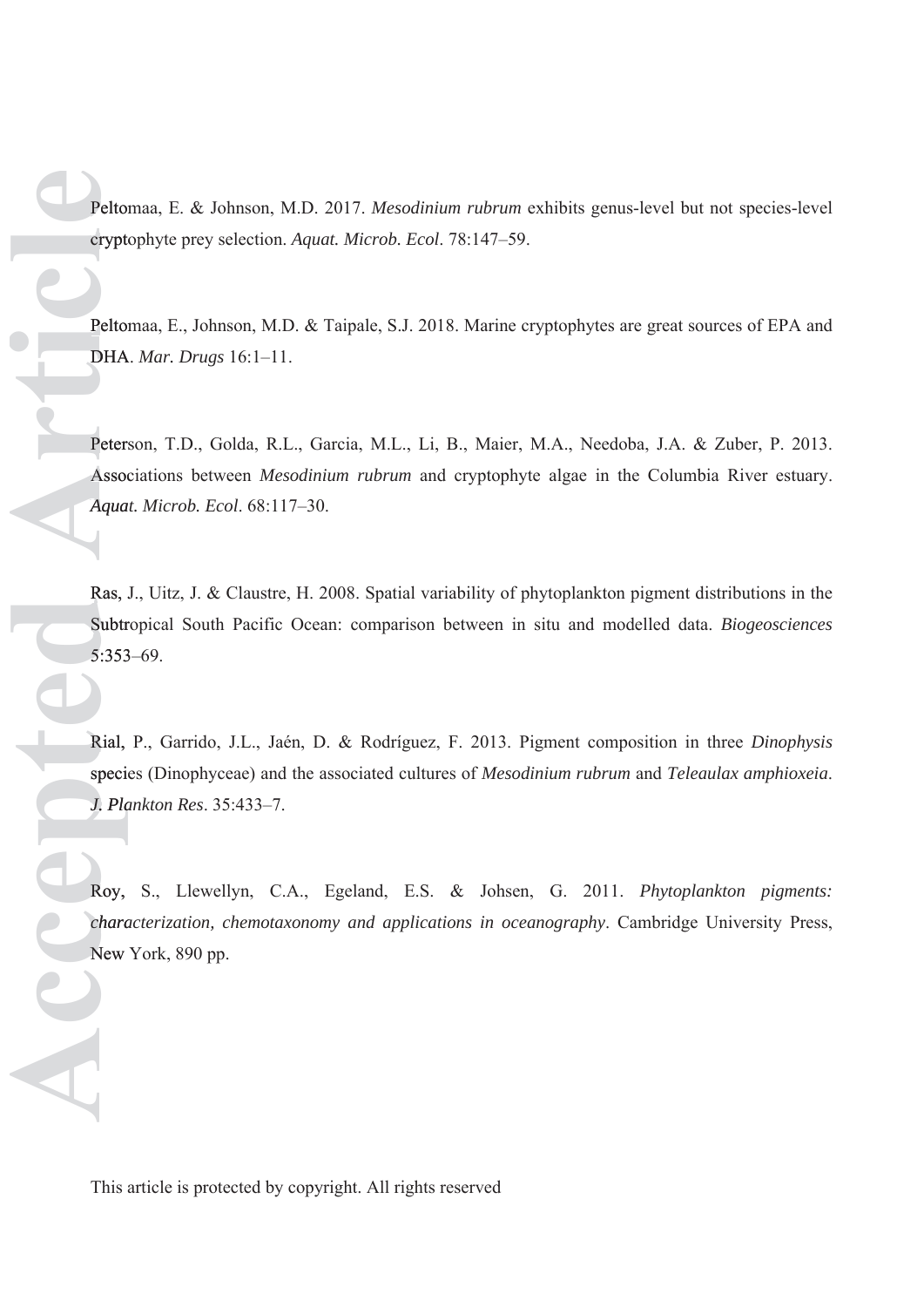Schlüter, L., Møhlenberg, F., Havskum, H. & Larsen, S. 2000. The use of phytoplankton pigments for identifying and quantifying phytoplankton groups in coastal areas: Testing the influence of light and nutrients on pigment/chlorophyll a ratios. *Mar. Ecol. Prog. Ser*. 192:49–63. nutrie

Schreiber, U., Schliwa, U. & Bilger, W. 1986. Continuous recording of photochemical and nonphotochemical chlorophyll fluorescence quenching with a new type of modulation fluorometer. photo *Photosynth. Res*. 10:51–62. *Photo*

Smith, J.L., Tong, M., Kulis, D. & Anderson, D.M. 2018. Effect of ciliate strain, size, and nutritional content on the growth and toxicity of mixotrophic *Dinophysis acuminata*. *Harmful Algae* 78:95–105. conte

Smith, M. & Hansen, P.J. 2007. Interaction between *Mesodinium rubrum* and its prey: Importance of prey concentration, irradiance and pH. *Mar. Ecol. Prog. Ser*. 338:61–70. preyc

Tong, M., Kulis, D.M., Fux, E., Smith, J.L. & Hess, P. 2011. The effects of growth phase and light intensity on toxin production by *Dinophysis acuminata* from the northeastern United States. *Harmful*  intens *Algae* 10:254–64. *Schlüter, L.*, *Møhlenberg, F.*, *Havskum, H. & 1 arst identifying and quantifying phytoplankton groups nutrients on pigment/chlorophyll a ratios. <i>Mar. Eco*<br>Schreiber, U., Schliwa, U. & Bilger, W. 1986. Cphotochemical ch

Wells, M.L., Trainer, V.L., Smayda, T.J., Karlson, B.S.O., Trick, C.G., Kudela, R.M., Ishikawa, A., Wells Bernard, S., Wulff, A., Anderson, D.M. & Cochlan, W.P. 2015. Harmful algal blooms and climate change: Learning from the past and present to forecast the future. *Harmful Algae* 49:68–93. chang

Wirth, C., Limberger, R. & Weisse, T. 2019. Temperature  $\times$  light interaction and tolerance of high water temperature in the planktonic freshwater flagellates *Cryptomonas* (Cryptophyceae) and water Dinobryon (Chrysophyceae). J. Phycol. 55:404-14.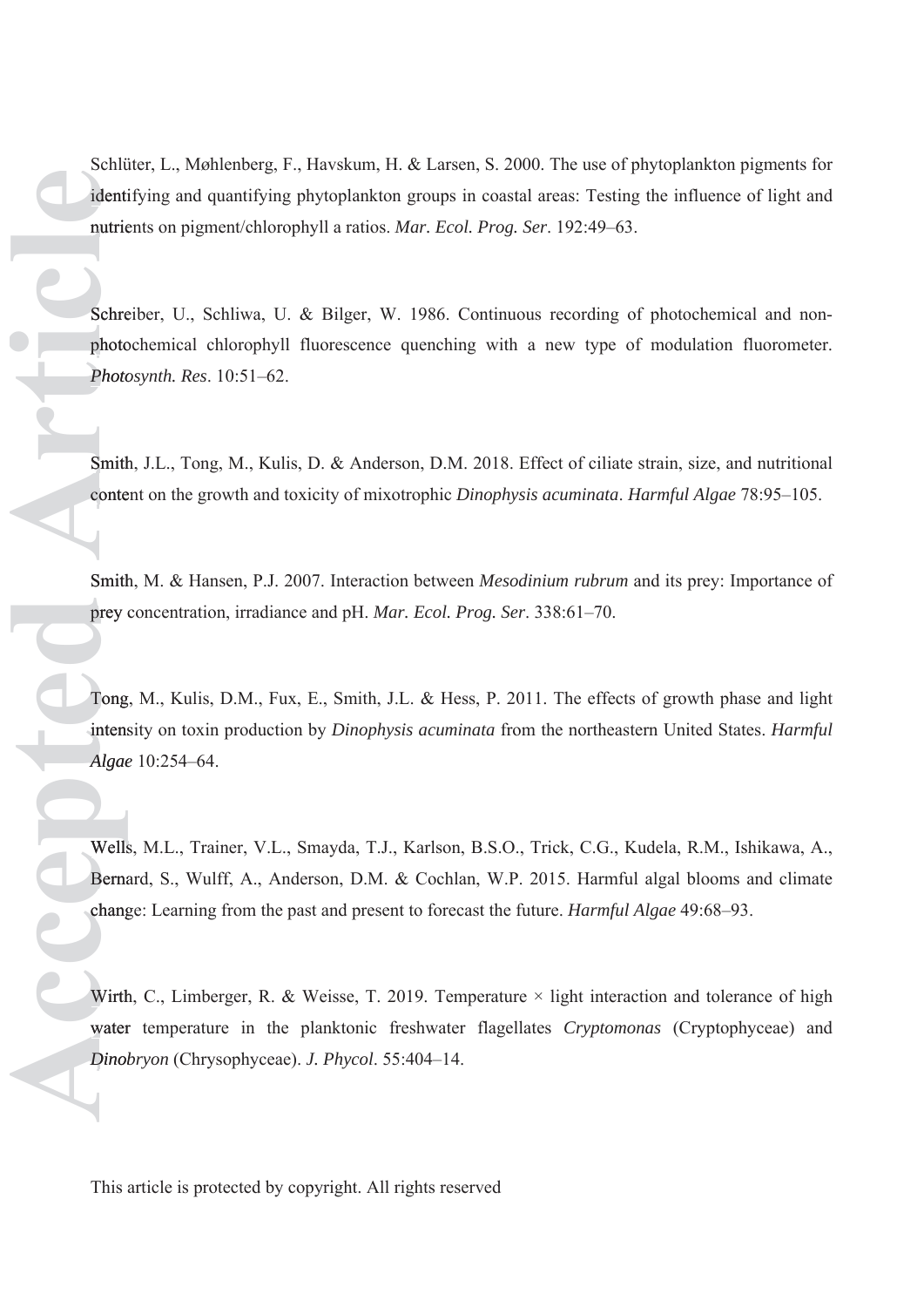Wisecaver, J.H. & Hackett, J.D. 2010. Transcriptome analysis reveals nuclear-encoded proteins for the maintenance of temporary plastids in the dinoflagellate *Dinophysis acuminata*. *BMC Genomics* m 11:366. 11:36

Wood, M.A., Everroad, B.R.C. & Wingard, C.L.M. 2005. Measuring growth rates in microalgal cultures. *In* Andersen, R. A. [Ed.] *Algal Culturing Techniques*. Elsevier A. Amsterdam, pp. 269–85. cultur

Woźniak, B., Dera, J., Ficek, D., Ostrowska, M. & Majchrowski, R. 2002. Dependence of the photosynthesis quantum yield in oceans on environmental factors. *Oceanologia* 44:439–59. photo

Yih, W., Hyung, S.K., Hae, J.J., Myung, G. & Young, G.K. 2004. Ingestion of cryptophyte cells by the marine photosynthetic ciliate *Mesodinium rubrum*. *Aquat. Microb. Ecol*. 36:165–70. m

Y.D., Yoo, Y., Seong, K.A., Jeong, H.J., Yih, W., Rho, J.R., Nam, S.W. & Kim, H.S. 2017. Y.D., Mixotrophy in the marine red-tide cryptophyte *Teleaulax amphioxeia* and ingestion and grazing Mixo impact of cryptophytes on natural populations of bacteria in Korean coastal waters. *Harmful Algae* impac 68:105–17. 68:10 Wisecaver, J.H. & Hackett, J.D. 2010. Transcriptome ana<br>the maintenance of temporary plastids in the dinolfagellat<br>11:366.<br>Wood, M.A., Everroad, B.R.C. & Wingard, C.L.M. 200<br>eultures. *In* Andersen, R. A. [Fd.] *Algal Cult* 

Zapata, M., Rodríguez, F. & Garrido, J.L. 2000. Separation of chlorophylls and carotenoids from marine phytoplankton: A new HPLC method using a reversed phase C8 column and pyridine-marin containing mobile phases. Mar. Ecol. Prog. Ser. 195:29-45.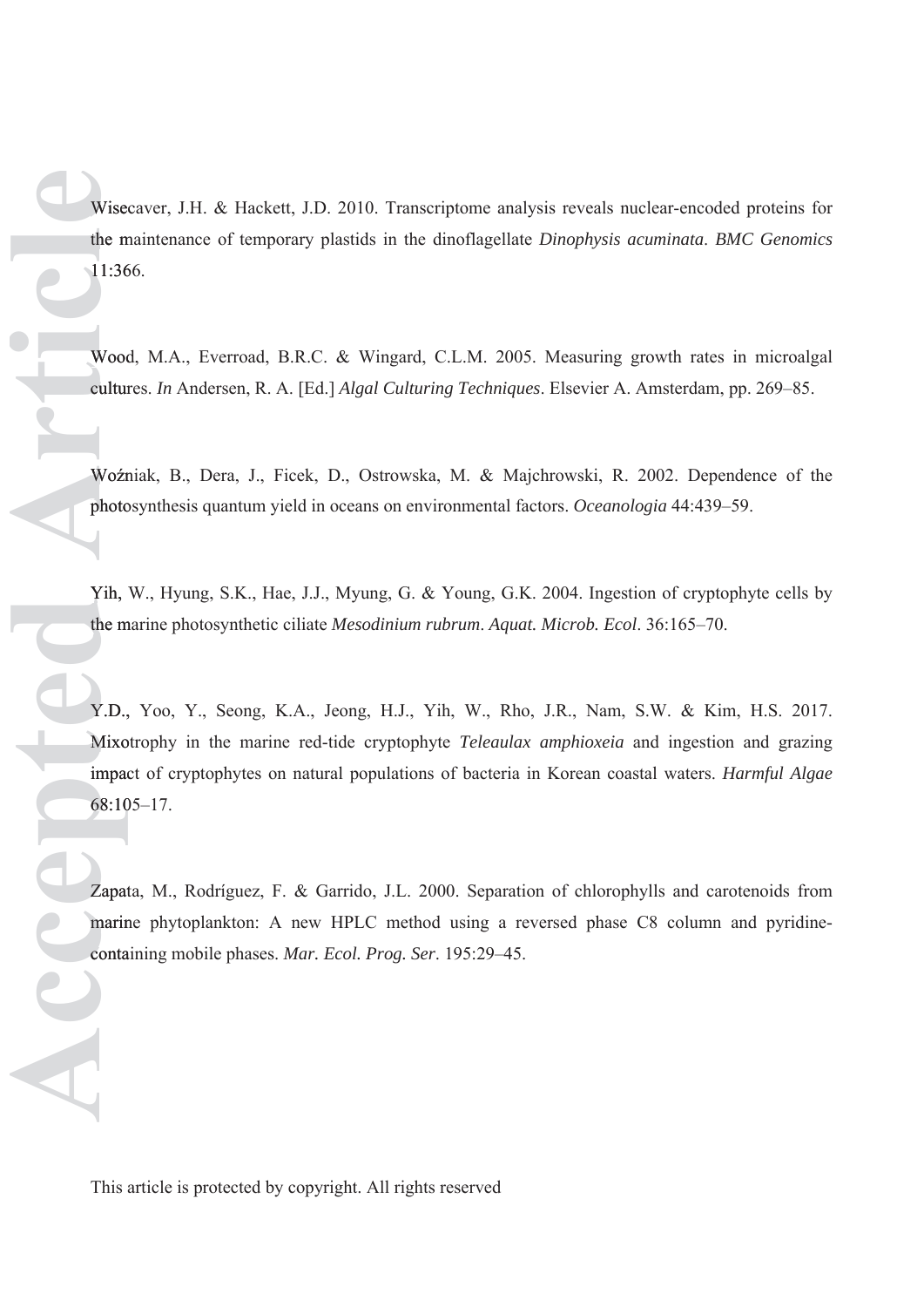Figure 1: (A) Standard Pareto chart the model of the maximum growth rate. Linear and quadratic effects of factors on growth are represented by single or double parameters, respectively. (B) Direct effect of T, pH and I on growth rate of *Teleaulax amphioxeia*. (C) Interaction plots of growth rate; + and - correspond to the maximum and minimum values of the second factor. (D) Surface plot of the modeled growth rate. T = temperature (°C) and I = irradiance (µmol photons · m<sup>-2</sup> · s<sup>-1</sup>). Significant effects are marked with an asterisk effect Figure 1<br>
effects c<br>
effects c<br>
and - co<br>
modelec<br>
effects a<br>
Table S<br>
Table S<br>
Quantum<br>
th), wher<br>
Table S<br>
total ch<br>
differen<br>
Figure S<br>
L, (B) to<br>
represen<br>
(µmol p<br>
Append<br>
µmaxt<sub>th</sub>)

Table S1: Culture conditions of strains used in this study. <sup>a</sup> Cultures were subjected to light in the PAR domain during a circadian cycle 12:12 h (light: dark)

Table S2: Regression coefficients for the models of maximum growth rate ( $\mu$ max  $_{\text{th}}$ ), maximum quantum yield of the photosystem II ( $F_v/F_{m\text{ th}}$ ), total chlorophyll *a* (TChl *a*<sub>th</sub>) and chlorophyll *c* (Chl *c*  $_{\text{th}}$ ), where β0 is the model error, <sub>1</sub> is for temperature, <sub>2</sub> for pH and <sub>3</sub> for irradiance

Table S3: Maximum growth rate ( $\mu$ max), maximum quantum yield of the photosystem II ( $F_v/F_m$ ), total chlorophyll *a* (TChl *a*), chlorophyll *c* (Chl *c* th) and total carotenoids (TCarotenoids) for the different conditions in the factorial design experiment

Figure S1: Standard Pareto charts for (A) the model of maximum quantum yield of the photosystem II,  $(B)$  total chlorophyll *a* and  $(C)$  chlorophyll *c*. Linear and quadratic effects of factors on growth are represented by single or double parameters, respectively.  $T =$  temperature ( ${}^{\circ}C$ ) and I = irradiance  $(\mu \text{mol photons} \cdot \text{m}^{-2} \cdot \text{s}^{-1})$ 

Appendix S1: The general quadratic model fitted to the data for theoretical maximum growth rate ( Appe  $\mu$ max<sub>th</sub>)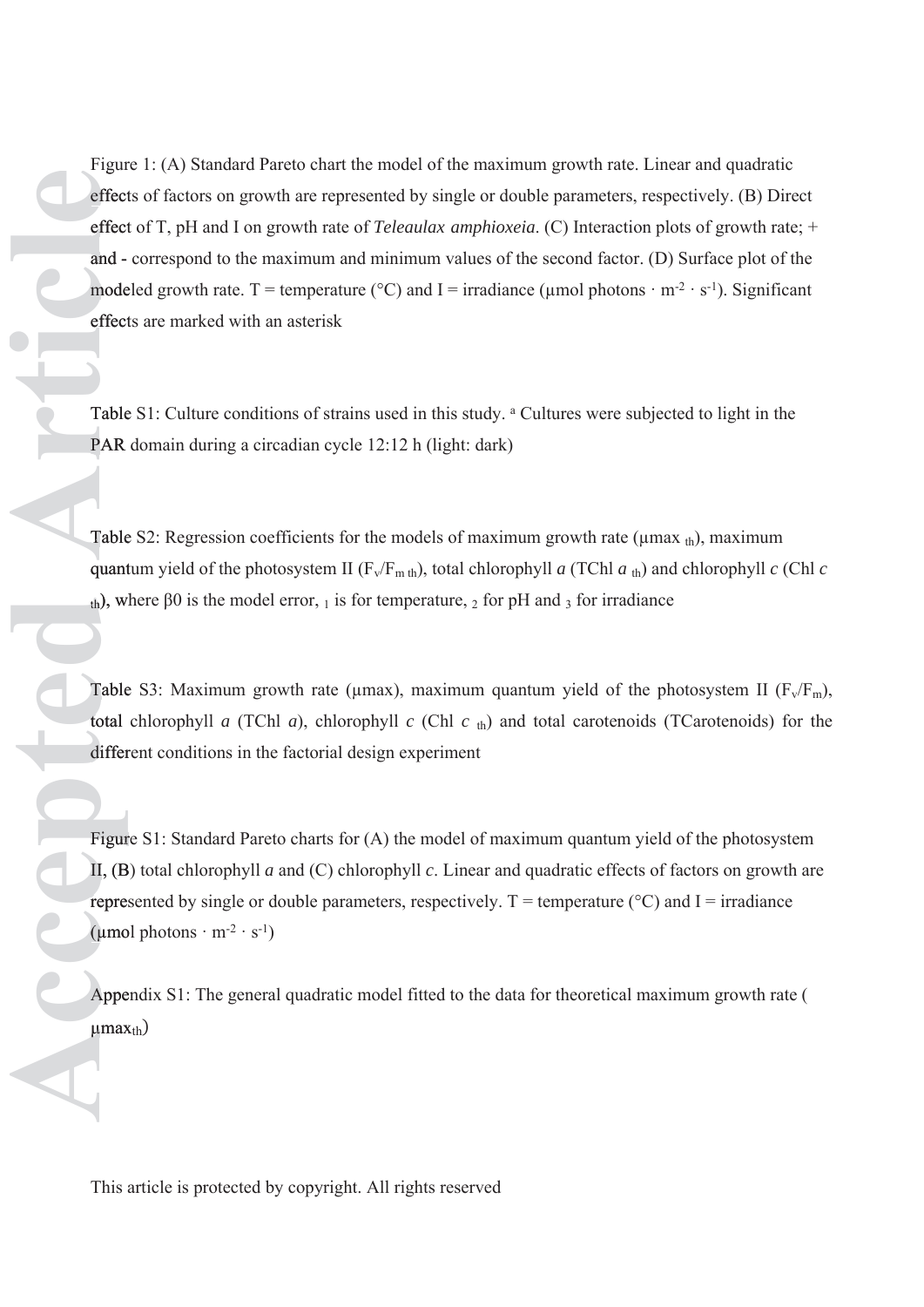Table 1: Factor levels in the factorial design experiment, where  $\alpha$  is the axial distance between star points and the center of the experimental domain

| Factors                                                             |  | $-\alpha$ $-1$ 0 $+1$ $+\alpha$ |  |
|---------------------------------------------------------------------|--|---------------------------------|--|
| Temperature $(^{\circ}C)$                                           |  | 13.0 15.4 19.0 22.6 25.0        |  |
| pH                                                                  |  | 6.5 6.9 7.6 8.3 8.6             |  |
| Irradiance (umol photons $m^{-2} \cdot s^{-1}$ ) 40 194 420 645 800 |  |                                 |  |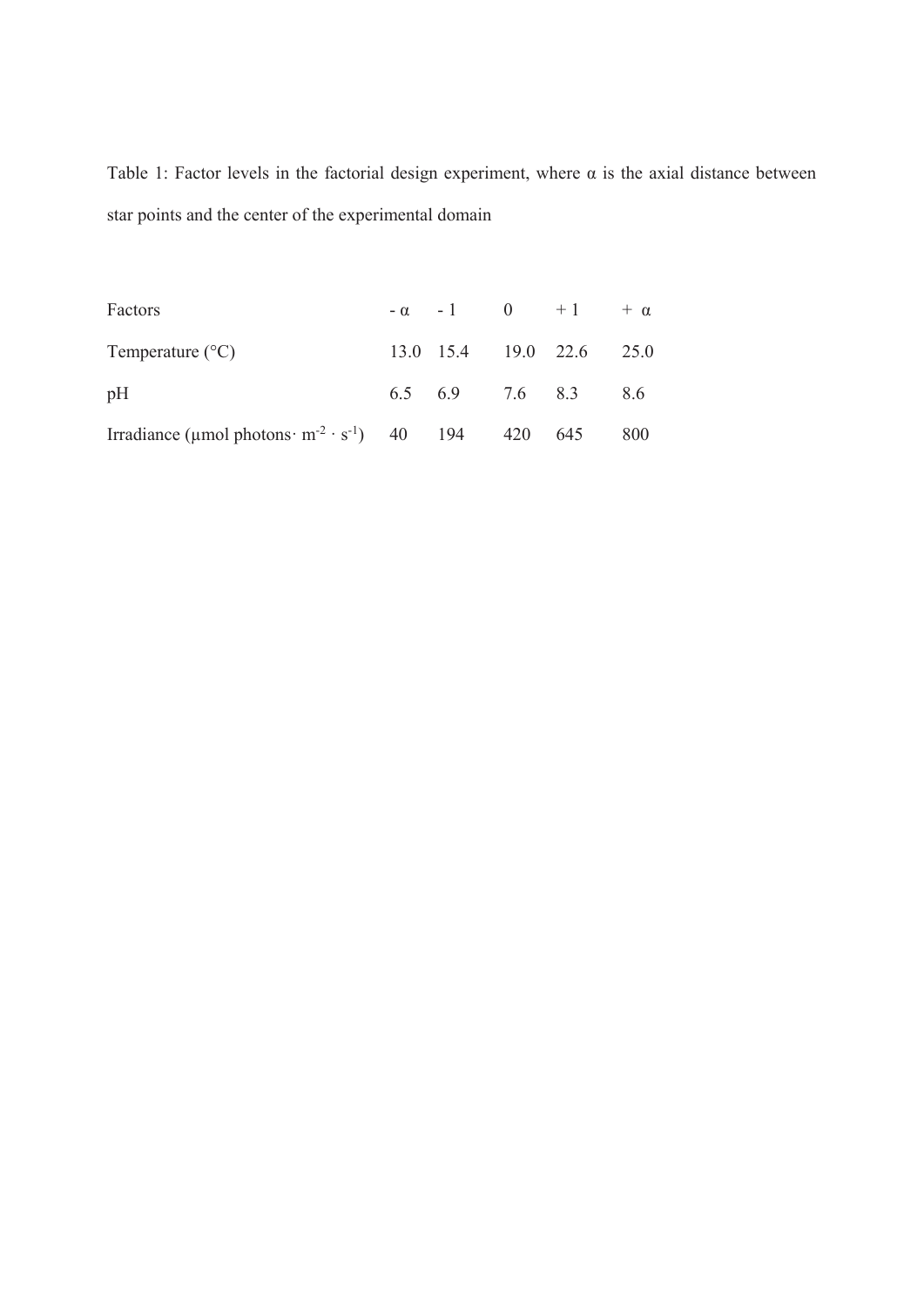Table 2: Comparison between observed values of maximum growth rate ( $\mu$ max, d<sup>-1</sup>), maximum quantum yield of the photosystem 2 ( $F_v/F_m$ ), total chlorophyll *a* (TChl *a*, pg · cell<sup>-1</sup>), chlorophyll *c* (Chl *c*, pg · cell<sup>-1</sup>) and total carotenoids (TCarotenoids, pg · cell<sup>-1</sup>) of *Teleaulax amphioxeia* acclimated to low light (LL) and high light (HL) conditions, and modeled values (marked with th) according to the factorial design experiment. Values are expressed as mean  $\pm$  SD

### Acclimation conditions

|                      | LL              | HL               |
|----------------------|-----------------|------------------|
| Generations          | 27              | 30               |
| umax                 | $0.77 \pm 0.10$ | $0.85 \pm 0.09$  |
| µmax th              | 0.44            | 0.88             |
| $F_v/F_m$            | $0.68 \pm 0.01$ | $0.61 \pm 0.02$  |
| $F_v/F_m$ th         | 0.71            | 0.65             |
| TChl a               | $0.41 \pm 0.03$ | $0.24 \pm 0.01$  |
| TChl $a_{\text{th}}$ | 0.78            | 0.24             |
| Chl $c$              | $0.05 \pm 0.01$ | $0.03 \pm 0.001$ |
| Chl $cth$            | 0.12            | 0.03             |
| TCarotenoids         | $0.13 \pm 0.01$ | $0.10 \pm 0.004$ |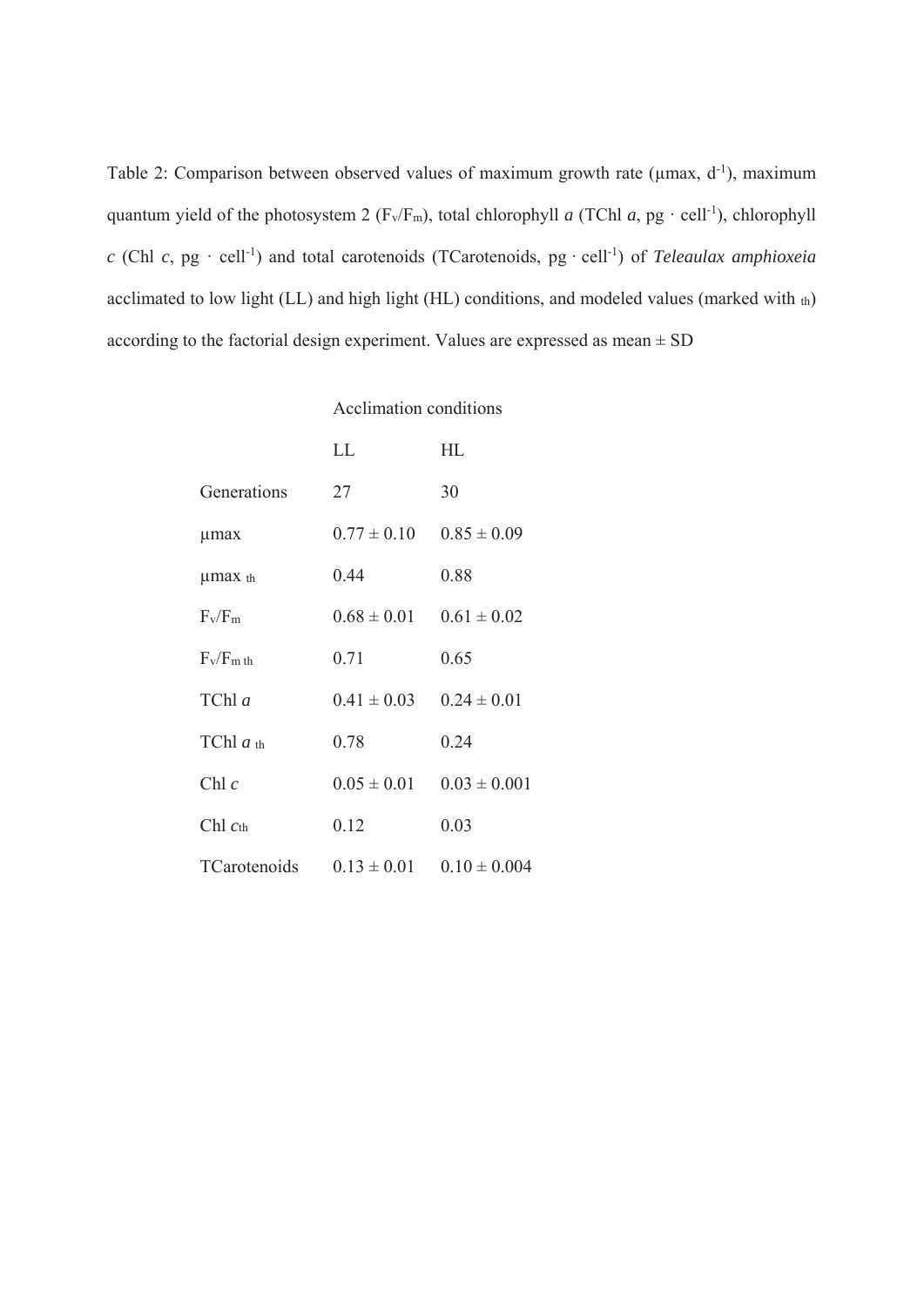Table 3: Comparison between maximum growth rate ( $\mu$ max, d<sup>-1</sup>), maximum cellular concentration (cells  $\cdot$  mL<sup>-1</sup>), maximum quantum yield of the photosystem 2 (F<sub>v</sub>/F<sub>m</sub>), chlorophyll *a* total (TChl *a*, pg · cell<sup>-1</sup>), chlorophyll *c* (Chl *c*, pg · cell<sup>-1</sup>) and carotenoids total (TCarotenoids, pg · cell-1) of *Mesodinium rubrum* fed at different prey: predator ratios; high fed and low fed of *Teleaulax amphioxeia* itself acclimated to low light (LL) and high light (HL) conditions, and *M. rubrum* and *T. amphioxeia* controls. Values are expressed as ± SD. No significant differences were found when LL and HL feeding were compared two by two among each nutrition ratio

| Nutrition<br>conditions                | High fed                 |                          | Low fed                  |                          | Control<br>M. rubrum<br>not fed | Control $T$ .<br>amphioxeia |                          |
|----------------------------------------|--------------------------|--------------------------|--------------------------|--------------------------|---------------------------------|-----------------------------|--------------------------|
| umax                                   | LL<br>$0.31 \pm$<br>0.04 | HL<br>$0.29 \pm$<br>0.03 | LL<br>$0.20 \pm$<br>0.03 | HL<br>$0.20 \pm$<br>0.04 |                                 | LL<br>$0.76 \pm$<br>0.02    | HL<br>$0.70 \pm$<br>0.01 |
| Maximum<br>concentration<br>$(x 10^3)$ | $19 \pm 1.5$             | $18 \pm 1.8$             | $7.6 \pm$<br>0.78        | $7.4 \pm$<br>0.42        | $5.8 \pm 0.15$                  | $452 \pm$<br>10.1           | $407 +$<br>17.8          |
| $F_v/F_m$                              | $0.69 \pm$<br>0.01       | $0.72 \pm$<br>0.02       | $0.68 \pm$<br>0.01       | $0.68 \pm$<br>0.01       | $0.58 \pm$<br>0.02              | $0.68 \pm$<br>0.02          | $0.69 +$<br>0.01         |
| TChl a                                 | $3.1 \pm$<br>0.45        | $3 \pm 0.5$              | $1.4 \pm$<br>0.05        | $1.4 \pm$<br>0.08        | $1.1 \pm 1.2$                   | $0.26 \pm$<br>0.004         | $0.26 \pm$<br>0.003      |
| Chl $c$                                | $0.38 \pm$<br>0.05       | $0.37 \pm$<br>0.06       | $0.16 \pm$<br>0.01       | $0.16 \pm$<br>0.02       | $0.12 \pm$<br>0.02              | $0.04 \pm$<br>0.001         | $0.04 \pm$<br>0.001      |
| TCarotenoids                           | $1.1 \pm$<br>0.17        | $1.1 \pm$<br>0.18        | $0.57 \pm$<br>0.02       | $0.58 \pm$<br>0.04       | $0.51 \pm$<br>0.10              | $0.10 \pm$<br>0.002         | $0.10 \pm$<br>0.002      |